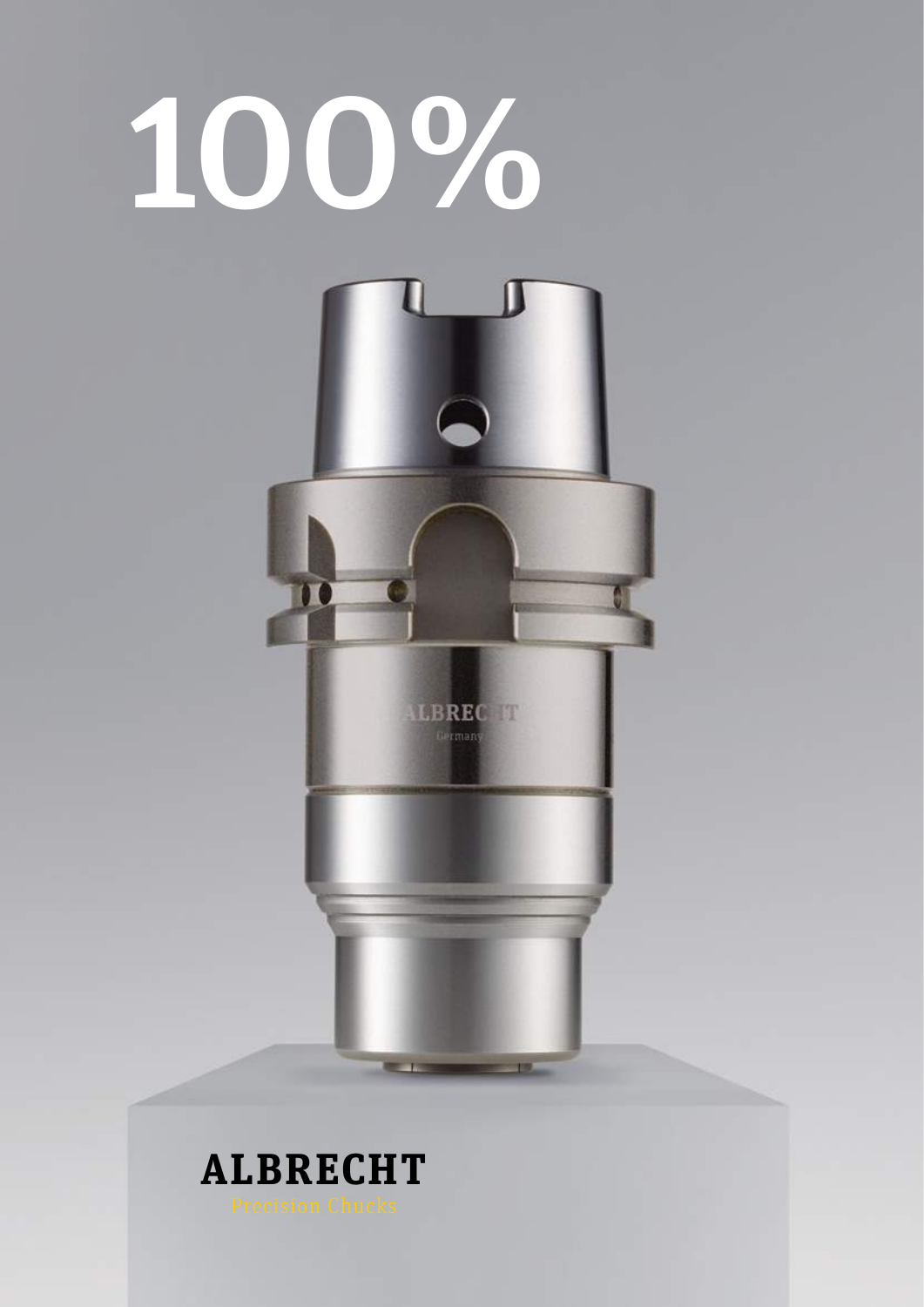At present, is the best world wide. In the area and safety.

# the Albrecht APC performing chuck of speed, tool life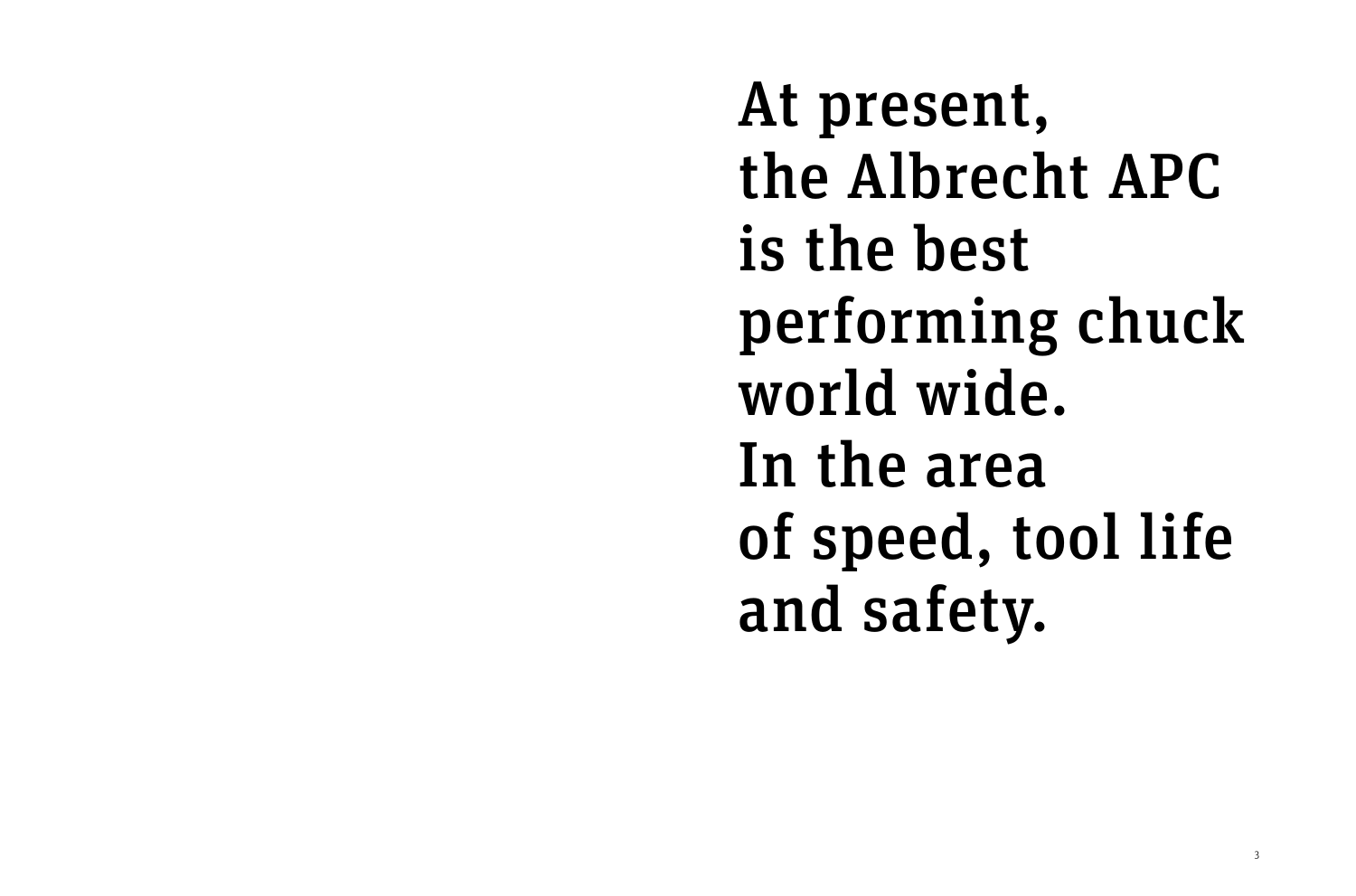

### You can expect:

# A clearly higher chip removal rate

A considerably longer tool life

100% process reliability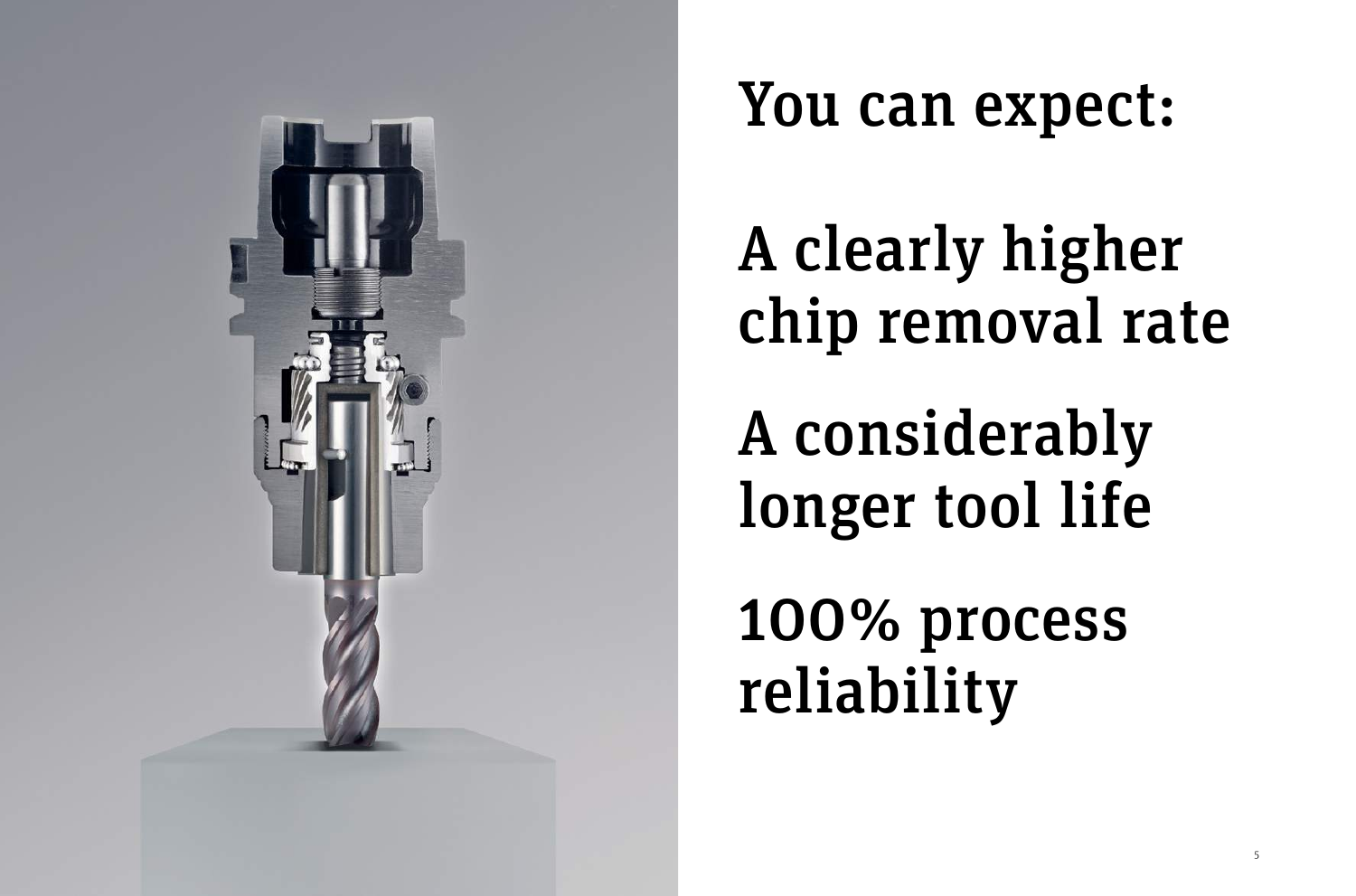

On this photo finish the production speed of 4 chuck technologies is being compared. The machine, the milling cutter D = 16 and the material are identical for all 4 milling operations. We call out to any sceptic: come to t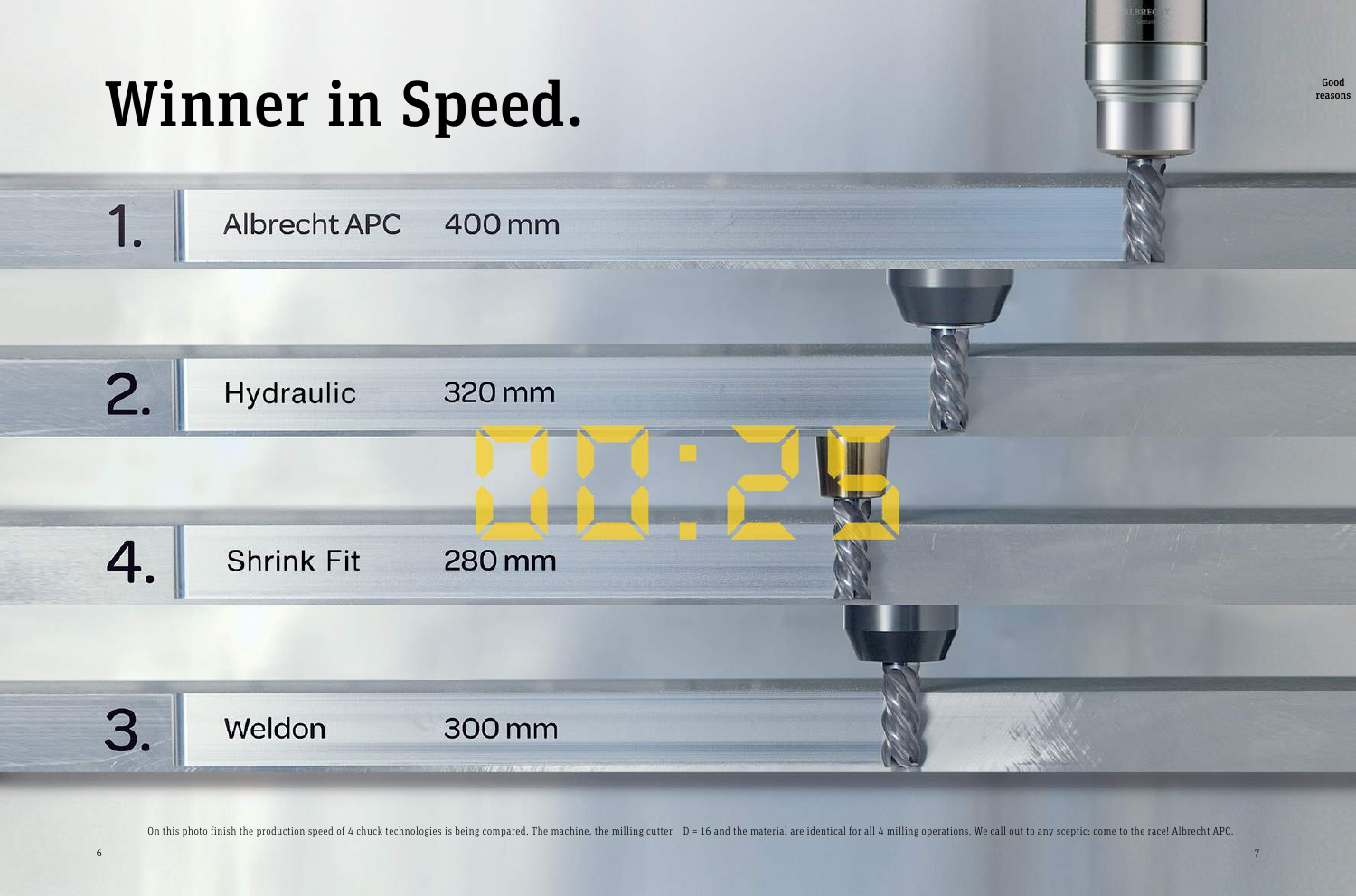# Winner in Life time.



**Weldon** One-sided wear **Out!**



**Hydraulic** Big nicks **Stop!**

**Shrink Fit** Micro nicks **Limited!**



### **Albrecht APC** Minimal rounding **Good Continue!**

This comparison shows the influence the chuck has on the life of your cutting tool. The test milling cutter is a 4-blades tool, D=16, with identical material, identical machine and identical parameters. The tool life advantage in the Albrecht APC chuck can clearly be attributed to the excellent vibration dampening and highly precise accuracy of this precision chuck. We ask you to value your economic advantages yourself.

Good reasons

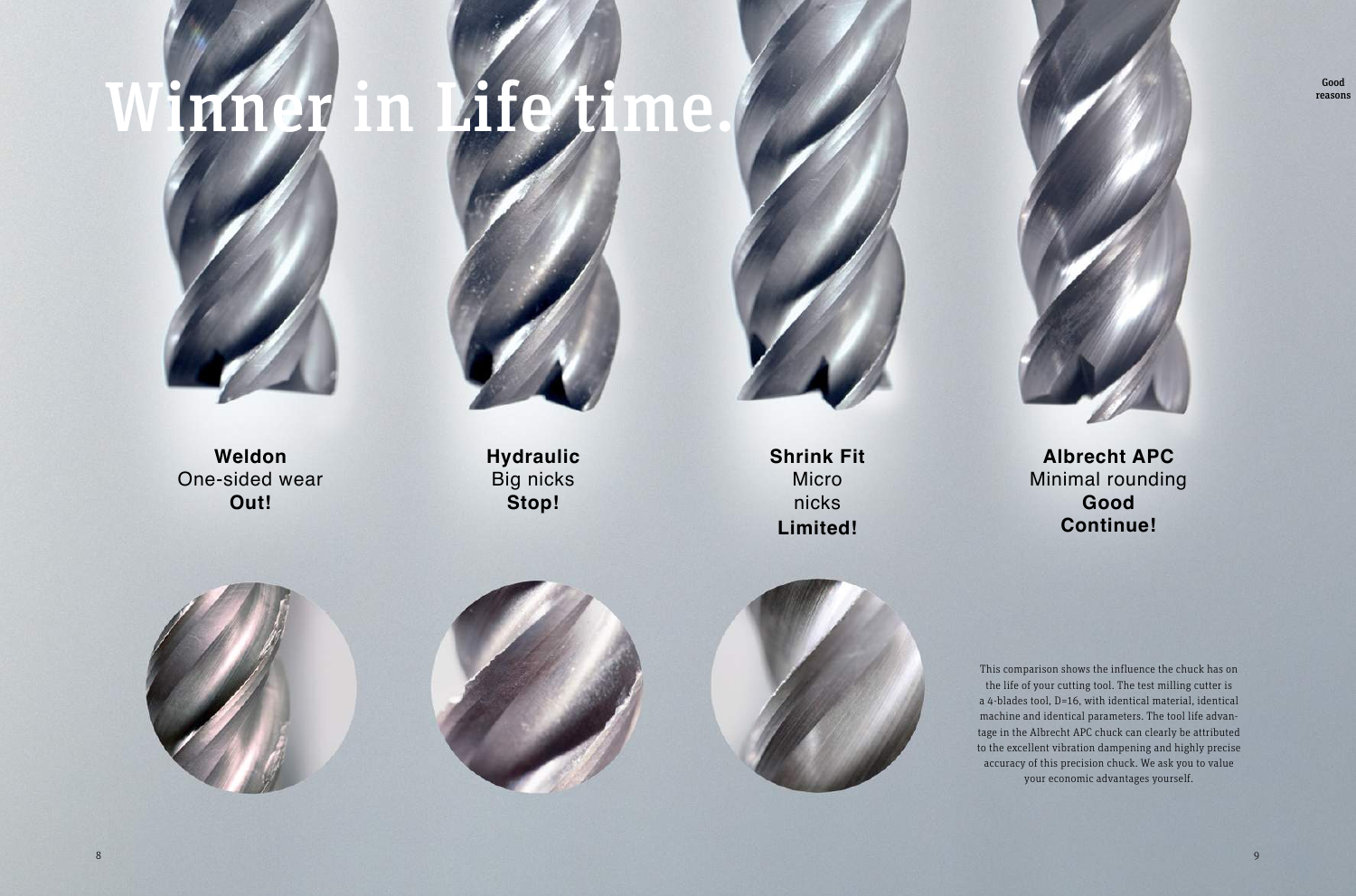### Winner in Safety.

### **Weldon** Holds

### **Hydraulic** Possible pull-out

The most common solution. The mill is fixed with a side lock screw. Solid fixation. No dampening. Run-out not so good.

The mill is held by an inner membrane. This "soft" technology might enable the mill "to be levered out" especially by lateral forces.

### **Shrink Fit** Possible pull-out

### **Albrecht APC** Holds

Clamping very rigid. Thus, vibrations might loosen the mill from the chuck. The clamping torque is dependent on the tolerances of the tool shaft.

### 100% Reason

Strong clamping force due to the assemblage of collet and taper. Available also with a Pin-Lock engaged to Weldon slot which acts as an additional safeguard for the mill. This we guarantee!

reasons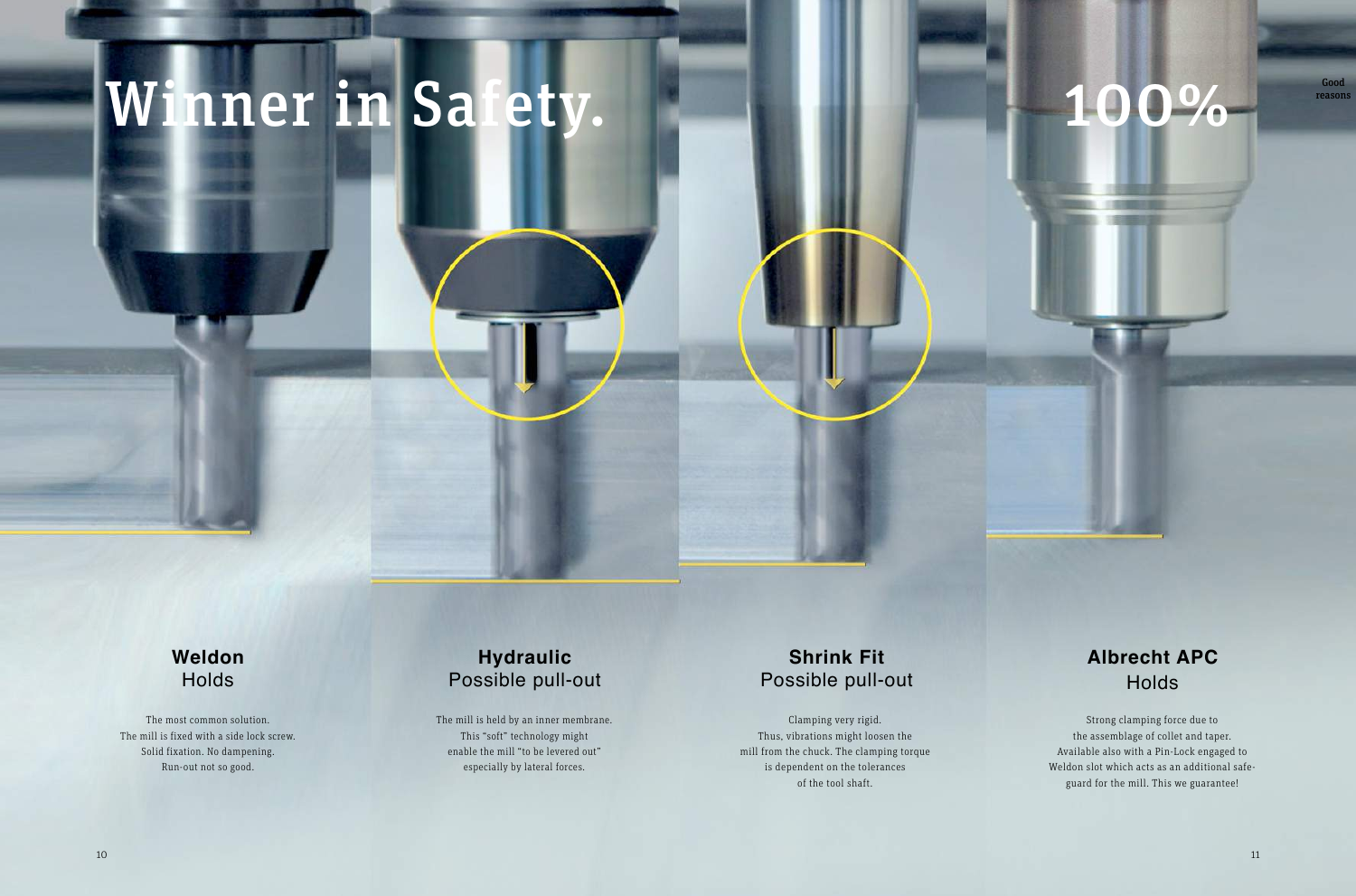### These wins have reasons.

### 1. The world's only Milling Chuck with 1:16 worm gear.

Patent no. 1206990. The only way how 100% holding force gets to the cutting tool.

> Ideal dampening.<br>
> The collet-cone assemblage **Ideal dampening.** absorbs virtually all vibrations.

2. Highest rigidity thanks to  $\blacktriangle$   $\bullet$  design and body. Measuring portfolio from Sophia University Tokyo.



 $\frac{1}{2}$  and the collet with a slow-taper angle of 1,25° do guide the tool perfectly through trochoidal-, dry- and hard-machining operations up to 110° C.

Good reasons

### **O** with 3 tons traction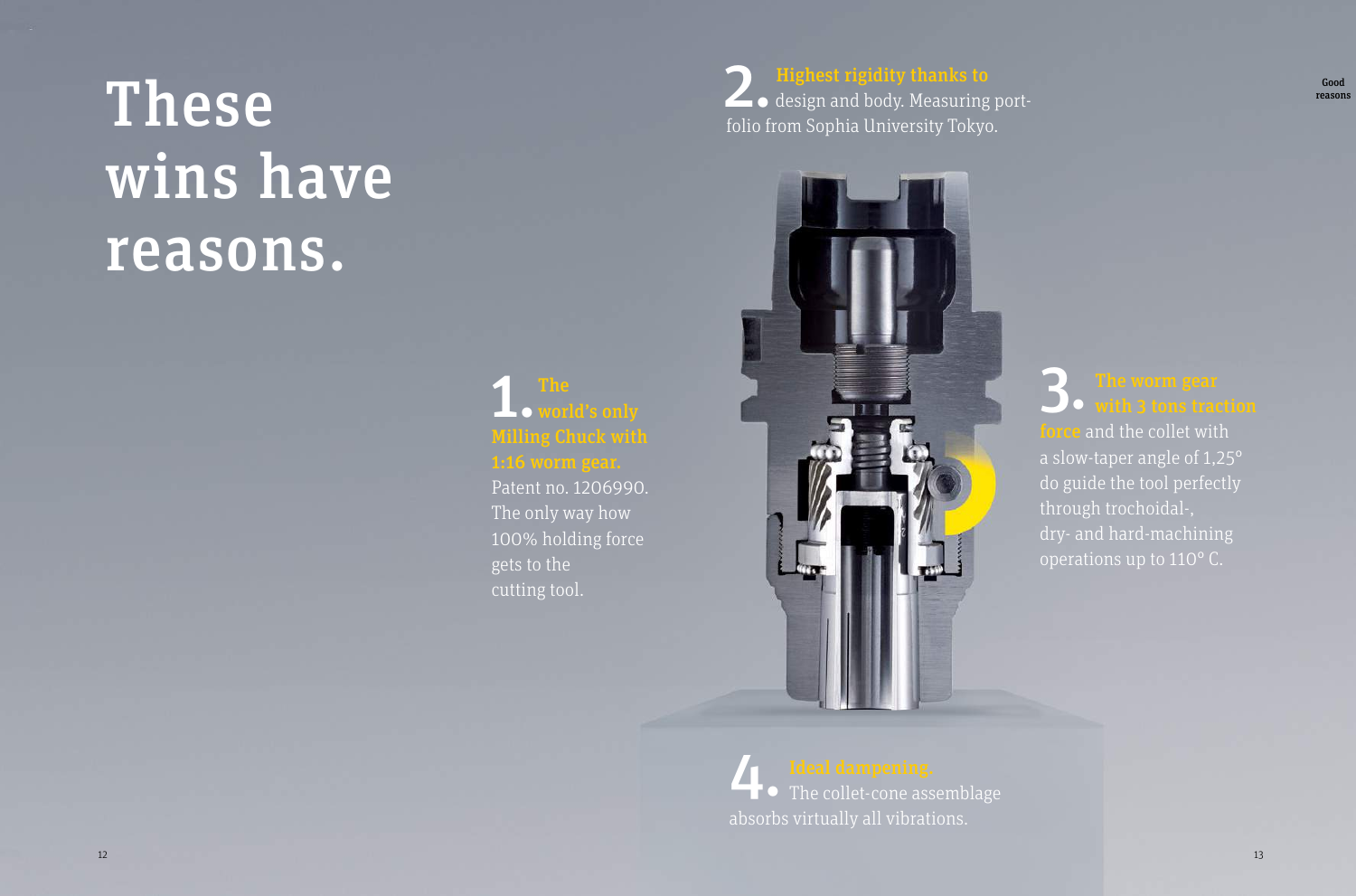### **SK**

Precision Chucks APC, DIN 69871 (ISO 7388-1). Highest gripping force due to integrated worm gear transmission. Easy exchange of tools by setting of hex-key. Maintenance free. Sealed against coolant and contamination. Slow collet taper angle. Runout accuracy 3 µm at 2.5 x D and standard length. Clamping of tool shanks according to DIN 1835 A, B and DIN 6535 HB, HA as well as HE up to  $D = 20$  mm.

|          |                     |                        |                                       |  |                      | $2 - 14$ mm                                                               |
|----------|---------------------|------------------------|---------------------------------------|--|----------------------|---------------------------------------------------------------------------|
| Part.No. | Form                |                        |                                       |  |                      | kg                                                                        |
|          |                     |                        |                                       |  |                      |                                                                           |
|          |                     |                        |                                       |  |                      |                                                                           |
|          |                     |                        |                                       |  |                      |                                                                           |
|          | SK30<br><b>SK40</b> | 63 300 014Z 240 0 A/AD | 92 300 014Z 230 0 A/AD 11 28<br>11 28 |  | 73 30 50<br>43 30 50 | L1 L2 L3 L4 D1 D2 D3 Balanced<br>$20.000$ G=2,5 1,1<br>$20.000$ G=2,5 1,2 |

| ۰<br>Ì<br>Ì<br>ř. | التواز<br>٢<br><b>September</b> |
|-------------------|---------------------------------|
|                   |                                 |
|                   | ï<br>ŧ<br>-<br>⊶<br>ÿ.          |

| SK30 |                         |      |       |  |  |  |           |  |                               | $2 - 14$ mm |
|------|-------------------------|------|-------|--|--|--|-----------|--|-------------------------------|-------------|
|      | Part.No.                | Form |       |  |  |  |           |  | L1 L2 L3 L4 D1 D2 D3 Balanced | kg          |
|      | 142 300 514Z 230 0 A/AD |      | 61 78 |  |  |  | 123 30 50 |  | $20.000$ G=2,5 1,4            |             |
| SK40 |                         |      |       |  |  |  |           |  |                               |             |
|      | 112 300 514Z 240 0 A/AD |      | 61 78 |  |  |  | 93 30 50  |  | $20.000$ G=2,5 1,3            |             |



| SK40 |                                |  |  |           |  |                                    | $2 - 14$ mm |
|------|--------------------------------|--|--|-----------|--|------------------------------------|-------------|
| A    | Part.No.                       |  |  |           |  | Form L1 L2 L3 L4 D1 D2 D3 Balanced | kg          |
|      | 149 300 914Z 240 0 A/AD 85 103 |  |  | 129 30 50 |  | $20.000$ G=2,5 1,7                 |             |



| <b>SK30</b> |      |                                                                            |                |               |    |    |      |                    | $2 - 20$ mm          |
|-------------|------|----------------------------------------------------------------------------|----------------|---------------|----|----|------|--------------------|----------------------|
| Part.No.    | Form | L1                                                                         | L <sub>2</sub> | L3            |    |    |      |                    | kg                   |
|             |      | 20                                                                         |                |               | 73 | 40 | -50  | $20.000$ G=2,5 1,1 |                      |
| <b>SK40</b> |      |                                                                            |                |               |    |    |      |                    |                      |
|             |      |                                                                            |                |               | 43 | 40 | - 50 | $20.000$ G=2,5 1,2 |                      |
| <b>SK50</b> |      |                                                                            |                |               |    |    |      |                    |                      |
|             |      | 18                                                                         | -38            |               | 43 | 40 | 63   | $20.000$ G=2,5 3,1 |                      |
|             |      | 92 300 120Z 230 0 A/AD<br>63 300 020Z 240 0 A/AD<br>62 300 020Z 250 0 A/AD |                | - 28<br>20 28 |    | L4 |      |                    | Balanced<br>D1 D2 D3 |

| $2 - 20$ mm |
|-------------|
|             |
|             |
|             |
|             |
|             |

| SK40 |                         |      |    |       |  |           |  |                               | $2 - 20$ mm |
|------|-------------------------|------|----|-------|--|-----------|--|-------------------------------|-------------|
|      | Part.No.                | Form |    |       |  |           |  | L1 L2 L3 L4 D1 D2 D3 Balanced | kg          |
|      | 149 300 920Z 240 0 A/AD |      | 94 | - 103 |  | 129 40 50 |  | $20.000$ G=2.5 1.9            |             |
| SK50 |                         |      |    |       |  |           |  |                               |             |
|      | 149 300 920Z 250 0 A/AD |      | 84 | - 104 |  | 129 40 63 |  | $20.000$ G=2,5 3,8            |             |

| <b>SK40</b> |                         |      |         |  |    |     |  |                              | $16 - 32$ mm |
|-------------|-------------------------|------|---------|--|----|-----|--|------------------------------|--------------|
|             | Part.No.                | Form | L1      |  |    |     |  | . L2 L3 L4 D1 D2 D3 Balanced | kg           |
|             | 102 300 025Z 240 0 A/AD |      | $\star$ |  | 83 | -63 |  | $20.000$ G=2,5 2,1           |              |
| SK50        |                         |      |         |  |    |     |  |                              |              |
|             | 102 300 025Z 250 0 A/AD |      |         |  | 83 | -70 |  | $20.000$ G=2,5 4,3           |              |
|             | * without safety zone   |      |         |  |    |     |  |                              |              |

SK

HSK

| Ì                | ۱           |
|------------------|-------------|
| --               | ŗ           |
| î<br>ð<br>×<br>٠ | ì<br>ř<br>j |



**NAS-BT** 



APC



| SK40 ultra slim.                  |                         |      |  |  |  |  |  |             |                                       |  |
|-----------------------------------|-------------------------|------|--|--|--|--|--|-------------|---------------------------------------|--|
| Especially for 5-axis operations. |                         |      |  |  |  |  |  | $2 - 14$ mm |                                       |  |
|                                   | A Part.No.              | Form |  |  |  |  |  |             | L1 L2 L3 L4 D1 D2 D3 Balanced         |  |
|                                   | 112 300 414Z 240 1 A/AD |      |  |  |  |  |  |             | 38 61 78 93 24 30 50 20.000 G=2.5 1.3 |  |

| ٠<br>٠<br><br><br>I<br>Ì,<br>I<br>Ī.<br>ï |  |
|-------------------------------------------|--|
| ۰<br>۱<br>J<br>î,                         |  |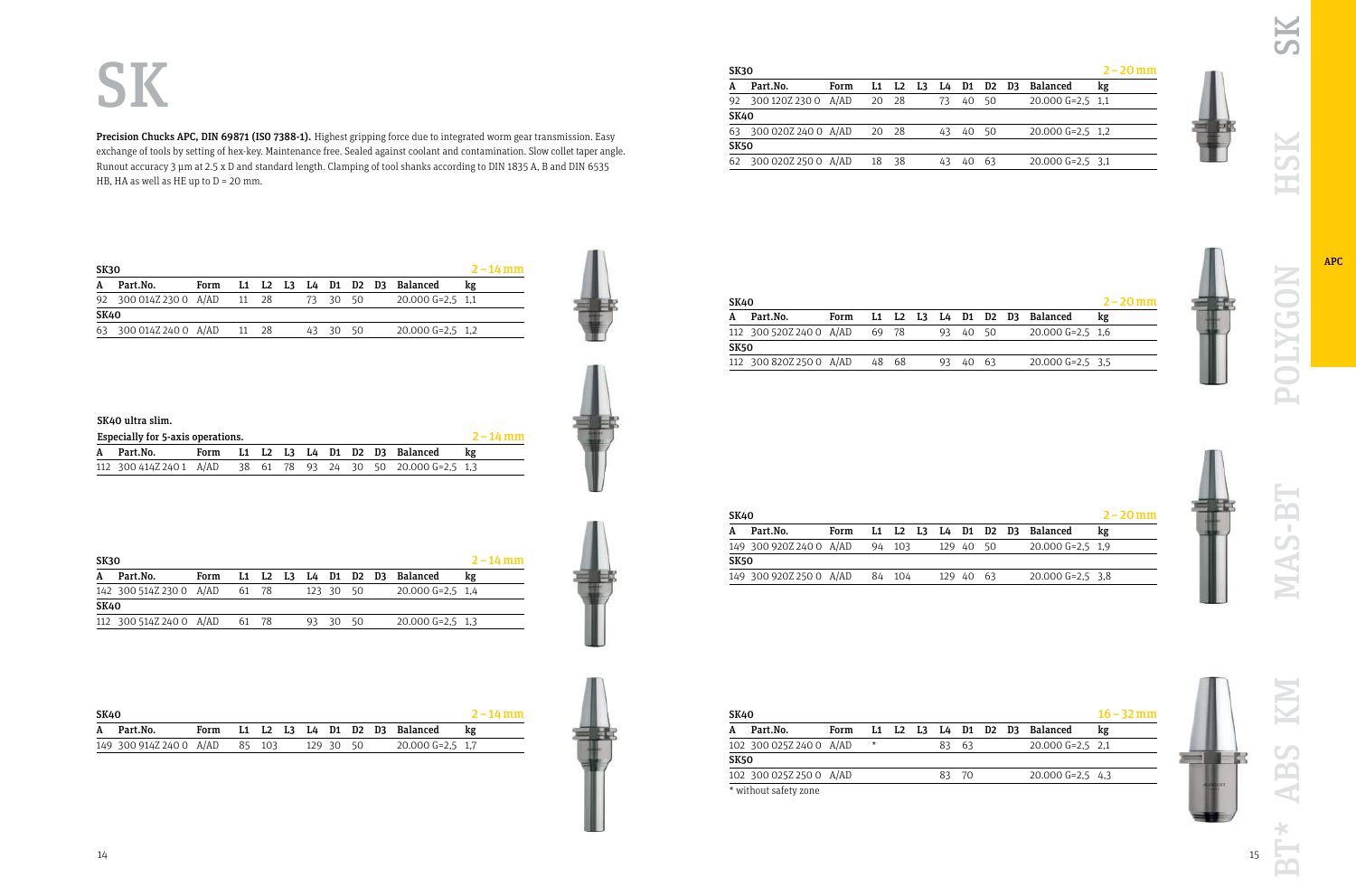|          |                                                                                                                                                        |    |    |    |  |                                               |                    | $16 - 32$ mm |
|----------|--------------------------------------------------------------------------------------------------------------------------------------------------------|----|----|----|--|-----------------------------------------------|--------------------|--------------|
| Part.No. | Form                                                                                                                                                   | L1 | L2 | L3 |  |                                               | <b>Balanced</b>    | kg           |
|          | A                                                                                                                                                      |    |    | 90 |  |                                               | $20.000$ G=2,5 2,5 |              |
|          |                                                                                                                                                        |    |    |    |  |                                               |                    |              |
|          | А                                                                                                                                                      |    |    |    |  |                                               | $20.000$ G=2,5 2,2 |              |
|          |                                                                                                                                                        |    |    |    |  |                                               |                    |              |
|          | А                                                                                                                                                      |    |    |    |  |                                               | $20.000$ G=2,5 4,7 |              |
|          |                                                                                                                                                        |    |    |    |  |                                               |                    |              |
|          | А                                                                                                                                                      |    |    |    |  |                                               | $20.000$ G=2,5 6,0 |              |
|          | HSK63 Form A<br>132 300 0257 663 0<br>HSK80 Form A<br>137 300 025Z 680 0<br>HSK100 Form A<br>139 300 025Z 610 0<br>HSK125 Form A<br>145 300 025Z 612 0 |    |    |    |  | L4 D1<br>106 63<br>111 63<br>110 70<br>116 70 | D2 D3              |              |

| HSK63 Form A       |      |       |  |           |  |                                        | $2 - 20$ mm |
|--------------------|------|-------|--|-----------|--|----------------------------------------|-------------|
| Part.No.           | Form |       |  |           |  | L1 L2 L3 L4 D1 D2 D3 Balanced          | kg          |
| 142 300 520 266 30 | A    | 69 81 |  | 116 40 53 |  | $20.000$ G=2.5 1.7                     |             |
| HSK100 Form A      |      |       |  |           |  |                                        |             |
| 150 300 820Z 610 0 | A    |       |  |           |  | 48 68 93 121 40 63 70 20.000 G=2.5 4.2 |             |

| HSK63 Form A        |      |    |       |  |        |      |                                       | $2 - 20$ mm |
|---------------------|------|----|-------|--|--------|------|---------------------------------------|-------------|
| Part.No.            | Form |    |       |  |        |      | L1 L2 L3 L4 D1 D2 D3 Balanced         | kg          |
| 178 300 220  663  0 | A    | 94 | - 105 |  | 152 40 | - 53 | $20.000$ G=2,5 2,0                    |             |
| HSK100 Form A       |      |    |       |  |        |      |                                       |             |
| 186 300 920Z 610 0  | A    | 84 |       |  |        |      | 104 129 157 40 63 70 20.000 G=2.5 4.5 |             |
|                     |      |    |       |  |        |      |                                       |             |

|              | HSK50 Form A                                              |      |  |  |  |                               | $2 - 14$ mm |
|--------------|-----------------------------------------------------------|------|--|--|--|-------------------------------|-------------|
| $\mathbf{A}$ | Part.No.                                                  | Form |  |  |  | L1 L2 L3 L4 D1 D2 D3 Balanced | kg          |
|              | 101 300 014Z 650 0 A 11 28 55 75 30 50 20.000 G=2,5 1,1   |      |  |  |  |                               |             |
|              | HSK63 Form A                                              |      |  |  |  |                               |             |
|              | 92 300 0142 663 0 A 11 28 43 66 30 50 53 20.000 G=2.5 1.3 |      |  |  |  |                               |             |



| HSK63 Form A                                                |  |  |  |  |                                    | $2 - 14$ mm |
|-------------------------------------------------------------|--|--|--|--|------------------------------------|-------------|
| A Part.No.                                                  |  |  |  |  | Form L1 L2 L3 L4 D1 D2 D3 Balanced | kg          |
| 142 300 514Z 663 0 A 61 78 93 116 30 50 53 20.000 G=2.5 1.5 |  |  |  |  |                                    |             |



### **HSK**

Precision Chucks APC, DIN 69893. (ISO 7388-2). Highest gripping force due to integrated worm gear transmission. Easy exchange of tools by setting of hex-key. Maintenance free. Sealed against coolant and contamination. Slow collet taper angle. Runout accuracy 3 µm at 2,5 x D and standard length. Clamping of tool shanks according to DIN 1835 A, B and DIN 6535 HB, HA as well as HE up to D = 20 mm.

| HSK50 Form A                              |      |  |  |  |                                          | $2 - 14$ mm |
|-------------------------------------------|------|--|--|--|------------------------------------------|-------------|
| Part.No.                                  | Form |  |  |  | L1 L2 L3 L4 D1 D2 D3 Balanced            | kg          |
| 187 300 214Z 650 0 A 85 103 141 161 30 50 |      |  |  |  | $20.000$ G=2,5 1,9                       |             |
| HSK63 Form A                              |      |  |  |  |                                          |             |
| 178 300 2147 663 0                        | A    |  |  |  | 85 103 129 152 30 50 53 20.000 G=2.5 1.9 |             |



| HSK63 Form A ultra slim. |                                   |  |  |  |  |  |  |  |  |                                          |             |
|--------------------------|-----------------------------------|--|--|--|--|--|--|--|--|------------------------------------------|-------------|
|                          | Especially for 5-axis operations. |  |  |  |  |  |  |  |  |                                          | $2 - 14$ mm |
|                          | Part.No.                          |  |  |  |  |  |  |  |  | Form L1 L2 L3 L4 D1 D2 D3 Balanced       | kg          |
|                          | 142 300 414Z 663 1                |  |  |  |  |  |  |  |  | A 38 61 78 116 24 30 53 20.000 G=2.5 1.5 |             |
|                          |                                   |  |  |  |  |  |  |  |  |                                          |             |

|             | p |             |
|-------------|---|-------------|
| ì<br>ï      | t |             |
|             | Ï |             |
| l<br>2<br>÷ |   |             |
|             |   | Ì<br>š<br>٠ |

|    | HSK50 Form A       |      |    |                |    |    |    |                |    |                    | 2   |
|----|--------------------|------|----|----------------|----|----|----|----------------|----|--------------------|-----|
| A  | Part.No.           | Form | L1 | L <sub>2</sub> | L3 | L4 | D1 | D <sub>2</sub> | D3 | <b>Balanced</b>    | kg  |
|    | 101 300 1207 650 0 | A    | 20 | 28             | 55 | 75 | 40 | 50             |    | $20.000$ G=2.5     | 1.1 |
|    | HSK63 Form A       |      |    |                |    |    |    |                |    |                    |     |
| 92 | 300 120Z 663 0     | A    | 20 | 31             |    | 66 | 40 | 53             |    | $20.000$ G=2,5 1,3 |     |
|    | HSK63 Form F       |      |    |                |    |    |    |                |    |                    |     |
| 92 | 300 120F 663 0     | F    | 20 | 31             |    | 66 | 40 | 53             |    | $20.000$ G=2,5 1,3 |     |
|    | HSK80 Form A       |      |    |                |    |    |    |                |    |                    |     |
| 98 | 300 1207 680 0     | A    | 18 | 38             |    | 72 | 40 | 63             |    | $20.000$ G=2.5     | 1.8 |
|    | HSK100 Form A      |      |    |                |    |    |    |                |    |                    |     |
|    | 100 300 020Z 610 0 | Α    | 18 | 38             | 43 | 71 | 40 | 63             | 70 | 20.000 G=2.5       | 3.8 |

|     |  | $2 - 20$ mm                                                                                                                                              |
|-----|--|----------------------------------------------------------------------------------------------------------------------------------------------------------|
|     |  | kg                                                                                                                                                       |
| -50 |  |                                                                                                                                                          |
|     |  |                                                                                                                                                          |
| -53 |  |                                                                                                                                                          |
|     |  |                                                                                                                                                          |
| -53 |  |                                                                                                                                                          |
|     |  |                                                                                                                                                          |
| 63  |  |                                                                                                                                                          |
|     |  |                                                                                                                                                          |
|     |  |                                                                                                                                                          |
|     |  | D <sub>2</sub> D <sub>3</sub> Balanced<br>$20.000$ G=2.5 1.1<br>$20.000$ G=2,5 1,3<br>20.000 G=2.5 1.3 $*$<br>20.000 G=2,5 1,8<br>63 70 20.000 G=2,5 3,8 |

| ٠           |  |  |
|-------------|--|--|
|             |  |  |
| ٠           |  |  |
| ï<br>ì<br>ï |  |  |
|             |  |  |
| š           |  |  |

| ÷<br>× |  |
|--------|--|



**MAS-BT** 

| ۰. | r. |  |  |
|----|----|--|--|
|    |    |  |  |
| ٠. |    |  |  |

\* delivery includes sealing plug in HSK \*

| <b>C</b><br>H            |                     |   |                  |
|--------------------------|---------------------|---|------------------|
| ŀ                        |                     | L |                  |
|                          |                     |   |                  |
|                          |                     |   |                  |
|                          |                     |   |                  |
|                          |                     |   |                  |
|                          |                     |   |                  |
|                          |                     |   |                  |
|                          |                     |   |                  |
| I                        | Z                   |   |                  |
| I                        |                     |   |                  |
| ĺ                        |                     |   |                  |
|                          |                     |   |                  |
|                          | $\frac{1}{2}$       |   |                  |
|                          |                     |   |                  |
|                          |                     |   |                  |
| I                        |                     |   |                  |
|                          |                     |   |                  |
|                          |                     |   |                  |
|                          |                     |   |                  |
|                          |                     |   |                  |
|                          |                     |   |                  |
|                          |                     |   |                  |
|                          |                     |   |                  |
|                          |                     |   |                  |
|                          |                     |   |                  |
|                          |                     |   |                  |
|                          |                     |   |                  |
|                          |                     |   |                  |
|                          |                     |   |                  |
|                          |                     |   |                  |
|                          |                     |   |                  |
| C                        |                     | í |                  |
| I                        | Ì                   |   |                  |
| I                        |                     |   |                  |
|                          | $\geq$              |   |                  |
|                          |                     |   |                  |
|                          |                     |   |                  |
|                          |                     |   |                  |
|                          |                     |   |                  |
|                          |                     |   |                  |
|                          |                     |   |                  |
|                          |                     |   |                  |
|                          |                     |   |                  |
|                          |                     |   |                  |
| $\overline{\phantom{a}}$ |                     |   |                  |
| I                        | <b>CONSTRUCTION</b> |   |                  |
|                          |                     |   |                  |
|                          |                     |   |                  |
|                          |                     |   |                  |
|                          |                     |   |                  |
|                          |                     |   |                  |
|                          |                     |   |                  |
|                          |                     |   |                  |
|                          |                     |   | $\sum_{i=1}^{n}$ |
|                          |                     |   |                  |
|                          |                     |   |                  |
|                          |                     |   |                  |
|                          |                     |   |                  |
|                          |                     |   |                  |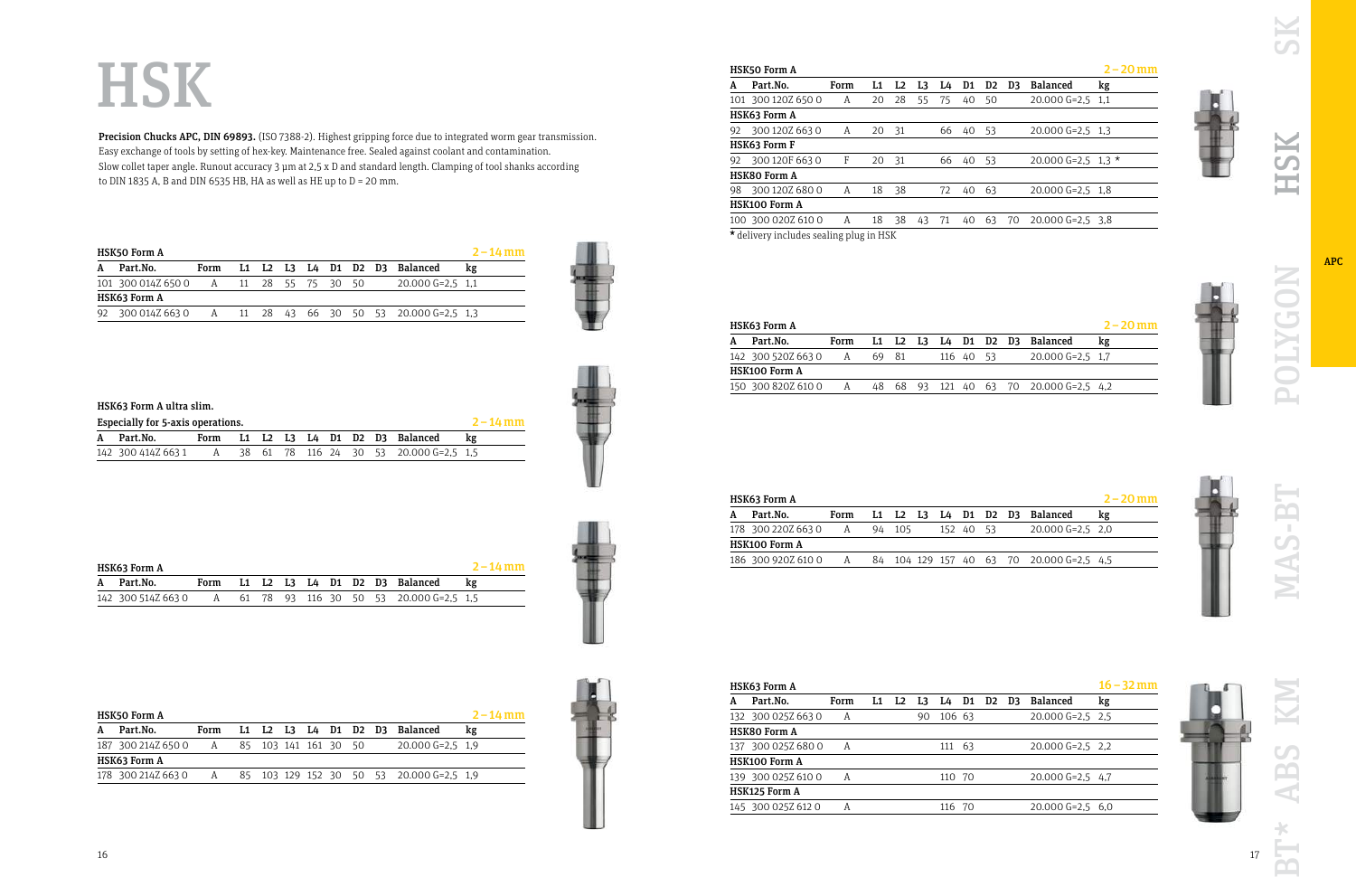K  $\overline{\mathbf{C}}$ 

ř  $\overline{C}$ 量



 $\overline{\Omega}$ 

| <b>PSC 63</b> |                   |  |  |          |  |  |  |       |  |                                    |    |  |
|---------------|-------------------|--|--|----------|--|--|--|-------|--|------------------------------------|----|--|
|               | A Part.No.        |  |  |          |  |  |  |       |  | Form L1 L2 L3 L4 D1 D2 D3 Balanced | kg |  |
|               | 80 300 014Z 9C6 0 |  |  | 11 28 43 |  |  |  | 30 50 |  | 12.000 G=2.5 1.3                   |    |  |

|   |  | ۹ | ь       |   |
|---|--|---|---------|---|
|   |  | ۱ | ٦<br>i. |   |
|   |  |   | ï       | ١ |
| X |  |   |         |   |
|   |  |   |         |   |

| <b>PSC 63</b> |                    |      |            |  |       |  |                               | $2 - 14$ mm |
|---------------|--------------------|------|------------|--|-------|--|-------------------------------|-------------|
| A             | Part.No.           | Form |            |  |       |  | L1 L2 L3 L4 D1 D2 D3 Balanced |             |
|               | 166 300 914Z 9C6 0 |      | 85 103 129 |  | 30 50 |  | 12.000 G=2,5 2,0              |             |



|    | <b>PSC 50</b>     |      |    |                |    |    |    |     |                               |                    |    |  |  |  |
|----|-------------------|------|----|----------------|----|----|----|-----|-------------------------------|--------------------|----|--|--|--|
|    | Part.No.          | Form | L1 | L <sub>2</sub> | L3 | L4 | D1 |     | D <sub>2</sub> D <sub>3</sub> | <b>Balanced</b>    | kg |  |  |  |
| 78 | 300 120Z 9C5 0    |      | 20 | -28            |    |    | 40 | 50  |                               | $12.000$ G=2.5 0.9 |    |  |  |  |
|    | <b>PSC 63</b>     |      |    |                |    |    |    |     |                               |                    |    |  |  |  |
|    | 80 300 020Z 9C6 0 |      | 18 | 38             |    |    | 40 | -63 |                               | 12.000 $G=2,5$ 1,4 |    |  |  |  |
|    | <b>PSC 80</b>     |      |    |                |    |    |    |     |                               |                    |    |  |  |  |
| 90 | 300 020Z 9C8 0    |      | 18 | 38             | 43 |    | 40 | 63  |                               | $12.000$ G=2.5 3.3 |    |  |  |  |
|    |                   |      |    |                |    |    |    |     |                               |                    |    |  |  |  |

| <b>PSC 63</b>      |      |  |    |     |  |     |     |  |                    |                               |  |  |  |
|--------------------|------|--|----|-----|--|-----|-----|--|--------------------|-------------------------------|--|--|--|
| Part.No.           | Form |  |    |     |  |     |     |  |                    | kg                            |  |  |  |
| 130 300 820Z 9C6 0 |      |  | 68 |     |  | 40  | -63 |  | $12.000$ G=2.5 1.6 |                               |  |  |  |
| <b>PSC 80</b>      |      |  |    |     |  |     |     |  |                    |                               |  |  |  |
| 140 300 820Z 9C8 0 |      |  | 68 | ୍ରଦ |  | 40. | -63 |  | $12.000$ G=2.5 3.5 |                               |  |  |  |
|                    |      |  |    |     |  |     |     |  |                    | L1 L2 L3 L4 D1 D2 D3 Balanced |  |  |  |

|   | PSC 63 ultra slim.                |   |  |  |  |                                       |             |
|---|-----------------------------------|---|--|--|--|---------------------------------------|-------------|
|   | Especially for 5-axis operations. |   |  |  |  |                                       | $2 - 14$ mm |
| A | Part.No.                          |   |  |  |  | Form L1 L2 L3 L4 D1 D2 D3 Balanced    | kg          |
|   | 130 300 414Z 9C6 1                | A |  |  |  | 38 61 78 93 24 30 50 12.000 G=2,5 1,5 |             |

| ٠<br>٠<br>m      |
|------------------|
| ı                |
| ٠<br>٠<br>٠<br>× |

| $2 - 20$ mm<br><b>PSC 63</b> |                    |      |  |        |  |  |  |       |  |                               |  |  |  |
|------------------------------|--------------------|------|--|--------|--|--|--|-------|--|-------------------------------|--|--|--|
|                              | Part.No.           | Form |  |        |  |  |  |       |  | L1 L2 L3 L4 D1 D2 D3 Balanced |  |  |  |
|                              | 166 300 920Z 9C6 0 |      |  | 84 104 |  |  |  | 40 63 |  | $12.000$ G=2.5 2.2            |  |  |  |

Precision Chucks APC, ISO 26623-1. Highest gripping force due to integrated worm gear transmission. Easy exchange of tools by setting of hex-key. Maintenance free. Sealed against coolant and contamination. Slow collet taper angle. Runout accuracy 3 µm at 2.5 x D and standard length. Clamping of tool shanks according to DIN 1835 A, B and DIN 6535 HB, HA as well as HE up to D = 20 mm.

| <b>PSC 63</b>      |      |  |  |    |  |                    | $16 - 32$ mm                  |
|--------------------|------|--|--|----|--|--------------------|-------------------------------|
| Part.No.           | Form |  |  |    |  |                    | kg                            |
| 119 300 025Z 9C6 0 |      |  |  | 63 |  | $12.000$ G=2.5 2.4 |                               |
| <b>PSC 80</b>      |      |  |  |    |  |                    |                               |
| 129 300 025Z 9C8 0 |      |  |  | 70 |  | $12.000$ G=2,5 3,8 |                               |
|                    |      |  |  |    |  |                    | L1 L2 L3 L4 D1 D2 D3 Balanced |

| <b>PSC 50</b> |                    |      |    |      |    |     |    |                               | $2 - 14$ mm |
|---------------|--------------------|------|----|------|----|-----|----|-------------------------------|-------------|
|               | Part.No.           | Form |    |      |    |     |    | L1 L2 L3 L4 D1 D2 D3 Balanced | kg          |
|               | 125 300 514Z 9C5 0 |      | 61 | - 78 |    | 30  | 50 | $12.000$ G=2.5 1.0            |             |
| <b>PSC 63</b> |                    |      |    |      |    |     |    |                               |             |
|               | 130 300 814Z 9C6 0 |      | 61 | -78  | 93 | 30. | 50 | $12.000$ G=2.5 $1.5$          |             |

|                        | ٠   |
|------------------------|-----|
|                        | . . |
| ×<br>÷<br>Ŷ.<br>٠<br>÷ |     |
| ۰<br>٠                 |     |

### POLYGON





APC



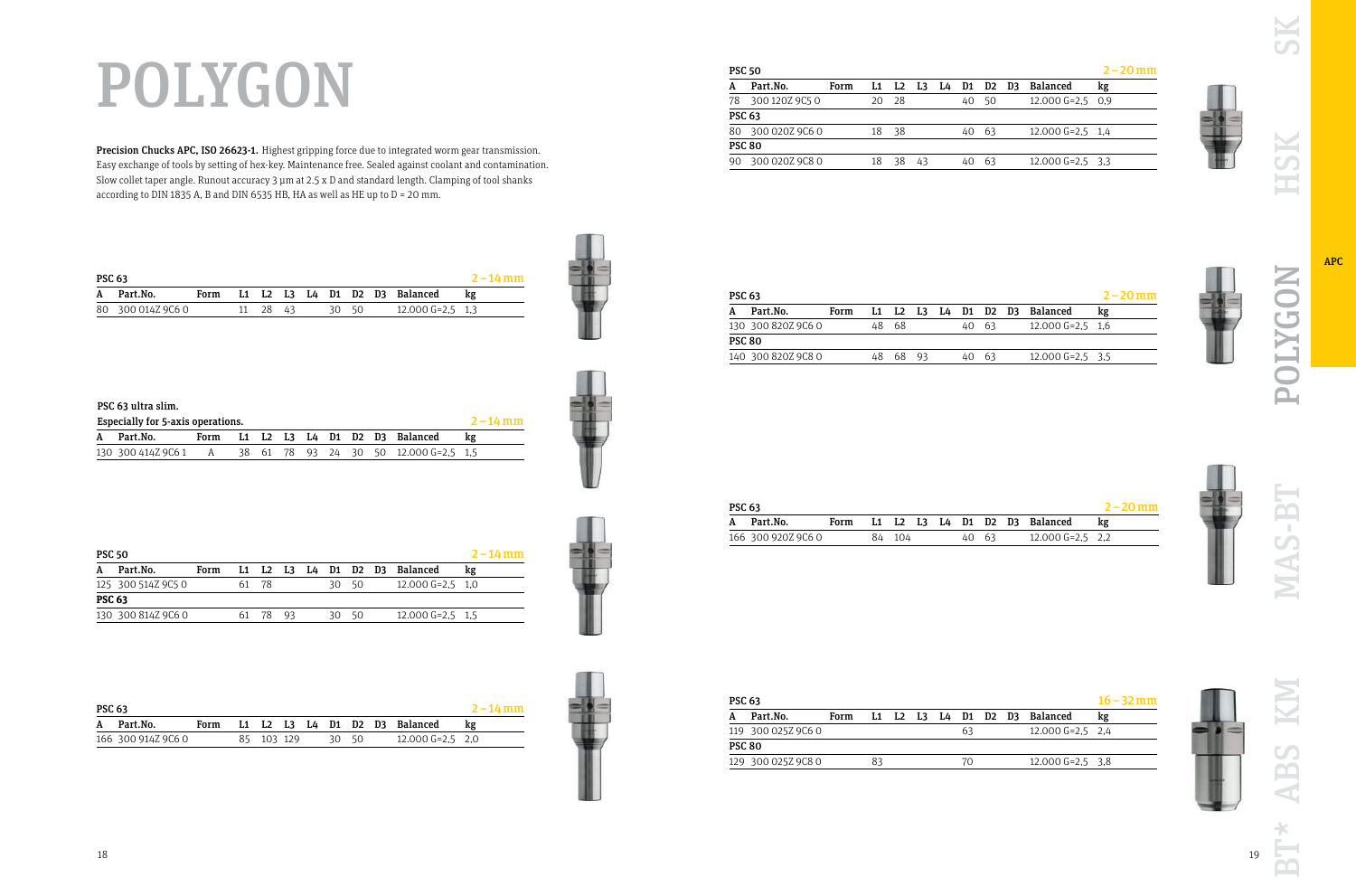| <b>BT30</b> |                                          |      |       |  |          |  |                                                    | $2 - 14$ mm |
|-------------|------------------------------------------|------|-------|--|----------|--|----------------------------------------------------|-------------|
| A           | Part.No.                                 | Form |       |  |          |  | L1    L2    L3    L4    D1    D2    D3    Balanced | kg          |
|             | 82 300 014Z 430 0 A/AD 11 28 43 56 30 50 |      |       |  |          |  | 20.000 G=2.5 1.2                                   |             |
| <b>BT40</b> |                                          |      |       |  |          |  |                                                    |             |
|             | 70 300 014Z 440 0 A/AD                   |      | 11 28 |  | 43 30 50 |  | $20.000$ G=2,5 1,3                                 |             |

| <b>BT40</b> |                               |  |  |          |  |                                    | $2 - 14$ mm |
|-------------|-------------------------------|--|--|----------|--|------------------------------------|-------------|
|             | A Part.No.                    |  |  |          |  | Form L1 L2 L3 L4 D1 D2 D3 Balanced |             |
|             | 120 300 514Z 440 0 A/AD 61 78 |  |  | 93 30 50 |  | 20.000 G=2.5 1.5                   |             |

| <b>BT40</b> |                                |      |  |           |  |                               | $2 - 14$ mm |
|-------------|--------------------------------|------|--|-----------|--|-------------------------------|-------------|
|             | A Part.No.                     | Form |  |           |  | L1 L2 L3 L4 D1 D2 D3 Balanced | kg          |
|             | 156 300 914Z 440 0 A/AD 85 103 |      |  | 129 30 50 |  | $20.000$ G=2.5 2.0            |             |

| <b>BT30</b> |                     |      |    |           |    |       |    |       |                    |    | $2 - 20$ mm |
|-------------|---------------------|------|----|-----------|----|-------|----|-------|--------------------|----|-------------|
|             | Part.No.            | Form |    | $L1$ $L2$ | L3 | L4 D1 |    | D2 D3 | Balanced           | kg | Euro        |
| 82          | 300 120Z 430 0 A/AD |      | 20 | - 31      |    | 56    | 40 | -53   | $20.000$ G=2,5 1,2 |    |             |
| <b>BT40</b> |                     |      |    |           |    |       |    |       |                    |    |             |
| 70          | 300 020Z 440 0 A/AD |      | 18 | - 38      |    |       | 40 | -63   | $20.000$ G=2,5 1,4 |    |             |
| <b>BT50</b> |                     |      |    |           |    |       |    |       |                    |    |             |
| 81          | 300 020Z 450 0 A/AD |      | 18 | -38       |    | 43    | 40 | 63    | $20.000$ G=2,5 4,2 |    |             |
|             |                     |      |    |           |    |       |    |       |                    |    |             |

| <b>BT40</b> |                         |      |       |  |     |       |       |                               | $2 - 20$ mm |
|-------------|-------------------------|------|-------|--|-----|-------|-------|-------------------------------|-------------|
|             | Part.No.                | Form |       |  |     |       |       | L1 L2 L3 L4 D1 D2 D3 Balanced | kg          |
|             | 120 300 520Z 440 0 A/AD |      | 48 68 |  |     |       | 40 63 | $20.000$ G=2.5 1.8            |             |
| <b>BT50</b> |                         |      |       |  |     |       |       |                               |             |
|             | 131 300 820Z 450 0 A/AD |      | 48 68 |  | 93. | 40 63 |       | $20.000$ G=2,5 4,6            |             |
|             |                         |      |       |  |     |       |       |                               |             |

Precision Chucks APC, JIS B 6339 (ISO 7388 - 2). Highest gripping force due to integrated worm gear transmission. Easy exchange of tools by setting of hex-key. Maintenance free. Sealed against coolant and contamination. Slow collet taper angle. Runout accuracy 3 µm at 2.5 x D and standard length. Clamping of tool shanks according to DIN 1835 A, B and DIN 6535 HB, HA as well as HE up to D = 20 mm.

| <b>BT40</b> |                         |      |    |        |  |           |       |                               | $2 - 20$ mm |
|-------------|-------------------------|------|----|--------|--|-----------|-------|-------------------------------|-------------|
|             | Part.No.                | Form |    |        |  |           |       | L1 L2 L3 L4 D1 D2 D3 Balanced | kg          |
|             | 156 300 920Z 440 0 A/AD |      |    | 84 104 |  |           | 40 63 | $20.000$ G=2,5 2,1            |             |
| <b>BT50</b> |                         |      |    |        |  |           |       |                               |             |
|             | 167 300 920Z 450 0 A/AD |      | 84 | - 104  |  | 129 40 63 |       | $20.000$ G=2,5 4,9            |             |
|             |                         |      |    |        |  |           |       |                               |             |

| <b>BT40</b> |                         |      |  |  |      |  |                               | $16 - 32$ mm |
|-------------|-------------------------|------|--|--|------|--|-------------------------------|--------------|
| А           | Part.No.                | Form |  |  |      |  | L1 L2 L3 L4 D1 D2 D3 Balanced | kg           |
|             | 110 300 025Z 440 0 A/AD |      |  |  | 63   |  | $20.000$ G=2.5 2.4            |              |
| <b>BT50</b> |                         |      |  |  |      |  |                               |              |
|             | 121 300 025Z 450 0 A/AD |      |  |  | - 70 |  | $20.000$ G=2.5 4.6            |              |
|             |                         |      |  |  |      |  |                               |              |



SK

SK

董

| e v<br>$-0.00$<br>ï<br>I | ۰<br>÷<br>۰ |
|--------------------------|-------------|
| ì<br>ï<br>Ŷ.<br>٠        |             |

**APC** 

### MAS-BT



MAS-BT

N

S  $\overline{\mathbf{P}}$ ď

F





| BT40 ultra slim. |  |  |
|------------------|--|--|
|------------------|--|--|

| Especially for 5-axis operations. |                                                               |  |  |  |  |  |  |  |  | $2 - 14$ mm                        |  |
|-----------------------------------|---------------------------------------------------------------|--|--|--|--|--|--|--|--|------------------------------------|--|
|                                   | A Part.No.                                                    |  |  |  |  |  |  |  |  | Form L1 L2 L3 L4 D1 D2 D3 Balanced |  |
|                                   | 120 300 414Z 440 1 A/AD 38 61 78 93 24 30 50 20.000 G=2,5 1,5 |  |  |  |  |  |  |  |  |                                    |  |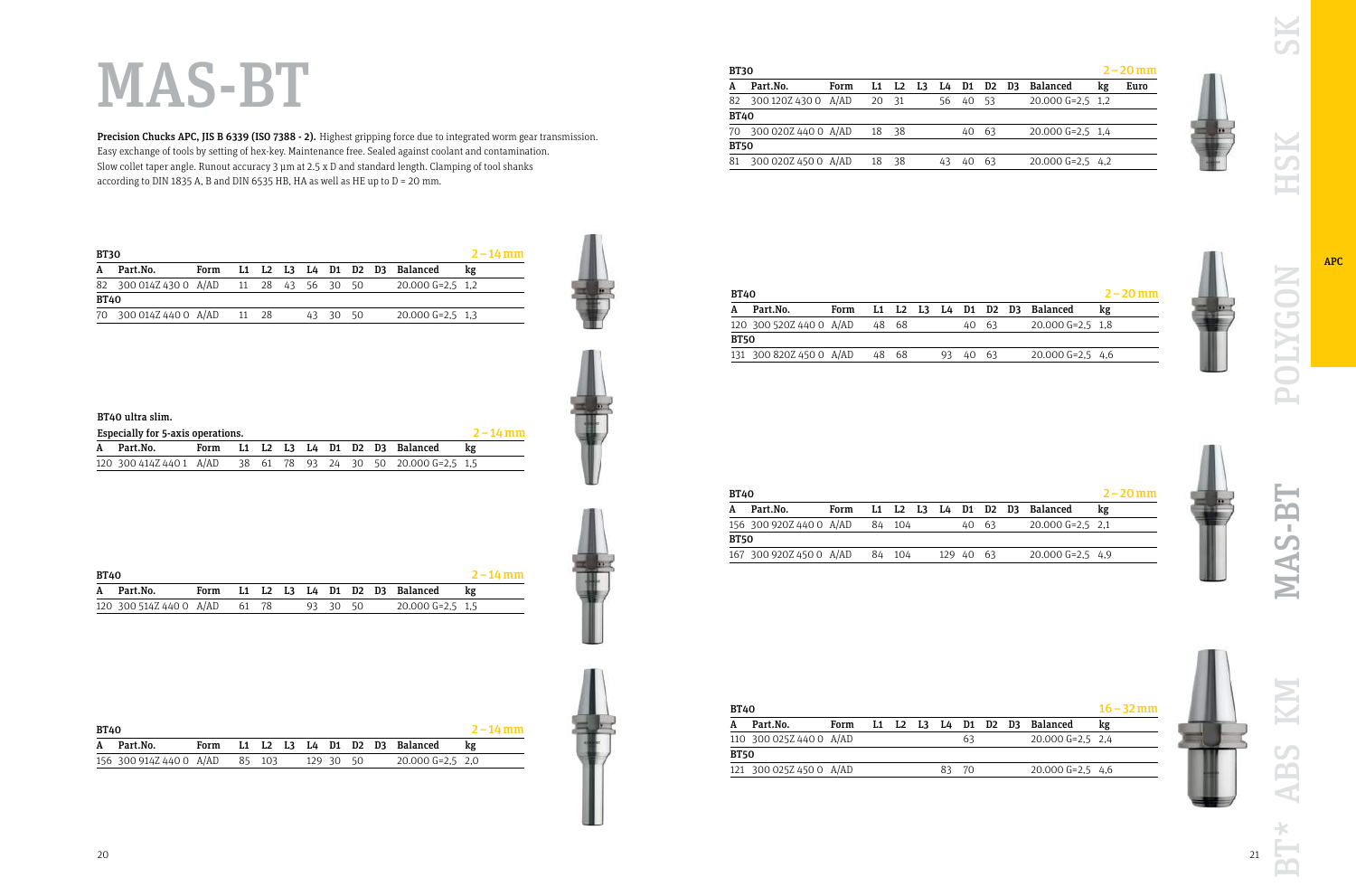

### BT\* ABS KM

| <b>BT30*</b> |                        |      |    |      |    |    |             |      |                    | $2 - 20$ mm |
|--------------|------------------------|------|----|------|----|----|-------------|------|--------------------|-------------|
| A            | Part.No.               | Form |    | L2   | L3 |    | L4 D1 D2 D3 |      | Balanced           | kg          |
| 81           | 300 120Z 43P 0 A/AD    |      | 20 | - 31 |    | 56 | 40          | - 53 | $20.000$ G=2,5 1,2 |             |
| <b>BT40*</b> |                        |      |    |      |    |    |             |      |                    |             |
|              | 69 300 020Z 44P 0 A/AD |      | 18 | - 38 |    |    | 40          | - 63 | $20.000$ G=2,5 1,4 |             |
| <b>BT50*</b> |                        |      |    |      |    |    |             |      |                    |             |
| 80           | 300 020Z 45P 0 A/AD    |      | 18 | -38  |    | 43 | 40          | 63   | $20.000$ G=2,5 4,2 |             |

|         | $BT40*$                 |      |     |       |  |     |  |       |  | $2 - 20$ mm                   |    |
|---------|-------------------------|------|-----|-------|--|-----|--|-------|--|-------------------------------|----|
|         | Part.No.                | Form |     |       |  |     |  |       |  | L1 L2 L3 L4 D1 D2 D3 Balanced | kg |
|         | 119 300 820Z 44P 0 A/AD |      |     | 48 68 |  |     |  | 40 63 |  | $20.000$ G=2,5 1,8            |    |
| $BT50*$ |                         |      |     |       |  |     |  |       |  |                               |    |
|         | 129 300 820Z 45P 0 A/AD |      | 48. | - 68  |  | 93. |  | 40 63 |  | $20.000$ G=2.5 4.6            |    |

| <b>ABS 50</b>     |      |  |  |       |                               | $2 - 14$ mm |
|-------------------|------|--|--|-------|-------------------------------|-------------|
| Part.No.          | Form |  |  |       | L1 L2 L3 L4 D1 D2 D3 Balanced |             |
| 72 300 014Z K50 0 |      |  |  | 30 50 | $10.000$ G=2,5 0,9            |             |

Precision Chucks APC, BT\* with Flange contact. Highest gripping force due to integrated worm gear transmission. Easy exchange of tools by setting of hex-key. Maintenance free. Sealed against coolant and contamination. Slow collet taper angle. Runout accuracy 3 µm at 2.5 x D and standard length. Clamping of tool shanks according to DIN 1835 A, B and DIN 6535 HB, HA as well as HE up to D = 20 mm.

| KM 63 XMZ ISO 26622-1 |                   |  |  |       |  |  |          |  |  | $2 - 20$ mm                        |  |
|-----------------------|-------------------|--|--|-------|--|--|----------|--|--|------------------------------------|--|
|                       | A Part.No.        |  |  |       |  |  |          |  |  | Form L1 L2 L3 L4 D1 D2 D3 Balanced |  |
|                       | 78 300 120Z X63 0 |  |  | 20 31 |  |  | 60 40 53 |  |  | 12.000 G=2.5 1.3                   |  |









SK

HSK

POLYGON

MAS-BT

ABS

**BT\***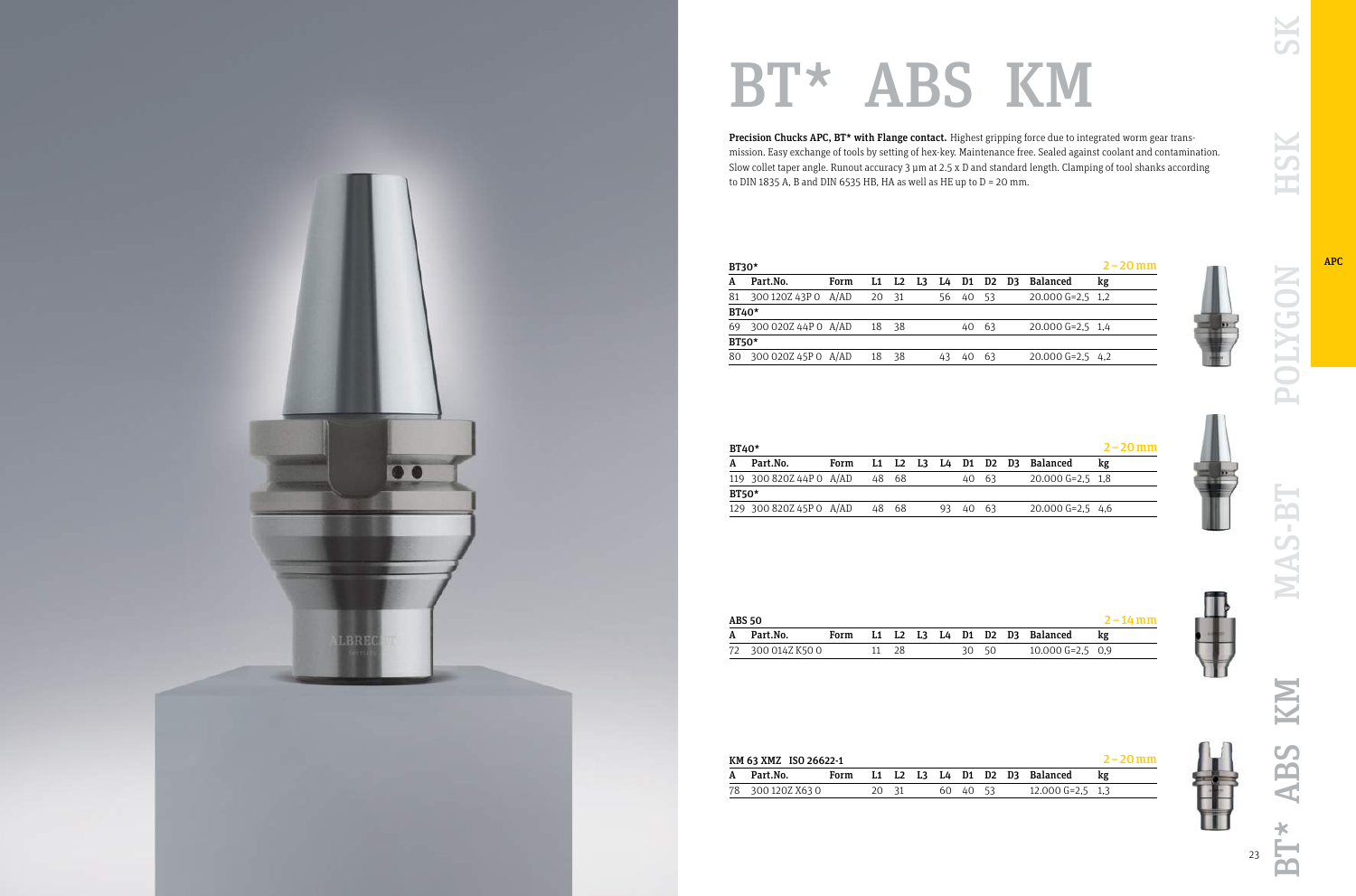# High-End

| Adapter sleeve for inner coolant flow |                |        |  |  |  |  |  |  |
|---------------------------------------|----------------|--------|--|--|--|--|--|--|
|                                       | Modul Part.No. | 0-Ring |  |  |  |  |  |  |
| all                                   | 139 5004 001 0 | 17x1.5 |  |  |  |  |  |  |

|       | <b>Compensating Adapter</b> |     |    |    |    |       |    |                |    |                 |     |
|-------|-----------------------------|-----|----|----|----|-------|----|----------------|----|-----------------|-----|
|       | HSK63-Form A                |     |    |    |    |       |    |                |    |                 |     |
| Modul | Part.No.                    | d   | L1 | L2 | L3 | L4 D1 |    | D <sub>2</sub> | D3 | <b>Balanced</b> | kg  |
| 70    | 300 M76Z 663 0              | 70  | 60 |    |    |       |    |                |    |                 | 1,3 |
| 80    | 300 M86Z 663 0              | 80  | 60 |    |    |       |    |                |    |                 | 1,4 |
| 100   | 300 M16Z 663 0              | 100 | 65 |    |    |       |    |                |    |                 | 1,9 |
|       | HSK100-Form A               |     |    |    |    |       |    |                |    |                 |     |
| Modul | Part.No.                    | d   | L1 | L2 | L3 | L4    | D1 | D <sub>2</sub> | D3 | <b>Balanced</b> | kg  |
| 70    | 300 M76Z 610 0              | 70  | 55 |    |    |       |    |                |    |                 | 1,6 |
| 80    | 300 M86Z 610 0              | 80  | 55 |    |    |       |    |                |    |                 | 2,8 |
| 100   | 300 M16Z 610 0              | 100 | 65 |    |    |       |    |                |    |                 | 3,7 |



|       | <b>Compensating Chuck</b> |     |     |        |    |                      |       |           |            |                               | $2 - 20$ mm  |
|-------|---------------------------|-----|-----|--------|----|----------------------|-------|-----------|------------|-------------------------------|--------------|
| Modul | Part.No.                  | d   |     |        |    | L1 L2 L3 L4 D1 D2 D3 |       |           |            | Balanced                      | kg           |
| 70    | 300 120Z M76 0            | 70  | 20  | - 31   | 72 | 87                   |       | 40 53     |            |                               | 1,1          |
| 80    | 300 120Z M86 0            | 80  | 20  | 31     |    | 56 73                | 40 53 |           | $\sim$ $-$ |                               | 1.3          |
|       |                           |     |     |        |    |                      |       |           |            |                               | $16 - 32$ mm |
| Modul | Part.No.                  | d   |     |        |    |                      |       |           |            | L1 L2 L3 L4 D1 D2 D3 Balanced | kg           |
| 100   | 300 025Z M16 0            | 100 | 83. | $\sim$ | 97 | 118 63               |       | $\sim 10$ |            |                               | 3.1          |
|       |                           |     |     |        |    |                      |       |           |            |                               |              |

|     | <b>Compensating Chuck</b> |     |     |                          |       |        |       |            |               |                               | $2 - 20$ mm  |
|-----|---------------------------|-----|-----|--------------------------|-------|--------|-------|------------|---------------|-------------------------------|--------------|
|     | Modul Part.No.            | d   |     |                          |       |        |       |            |               | L1 L2 L3 L4 D1 D2 D3 Balanced | kg           |
| 70  | 300 120Z M76 0            | 70  | 20. | 31                       | -72   | 87     | 40    | -53        |               |                               | 1,1          |
| 80  | 300 120Z M86 0            | 80  | 20  | - 31                     | 56 73 |        | 40 53 |            | $\sim$ $\sim$ |                               | 1,3          |
|     |                           |     |     |                          |       |        |       |            |               |                               | $16 - 32$ mm |
|     | Modul Part.No.            |     |     |                          |       |        |       |            |               | L1 L2 L3 L4 D1 D2 D3 Balanced | kg           |
| 100 | 300 025Z M16 0            | 100 | 83. | $\overline{\phantom{a}}$ | -97   | 118 63 |       | $\sim 100$ |               |                               | 3,1          |
|     |                           |     |     |                          |       |        |       |            |               |                               |              |

This two-piece design consists of a compensating adapter and a compensating chuck. It permits an adjustment of tools to the µm, especially for long tools and projection lengths. Ideal for high precision reaming and drilling. Axial and radial adjustment is done with different setting screws. using a small adapter sleeve between comparison adapter and chuck. The total length (gage-length) is



Compensating Chuck APC. Highest gripping force due to integrated worm gear transmission. Easy exchange of tools by setting of hex-key. Maintenance free. Sealed against coolant and contamination. Slow collet taper angle. Clamping of tool shanks according to DIN 1835 A, B and DIN 6535 HB, HA as well as HE up to  $D = 20$  mm.



### Chuck for fine machining

APC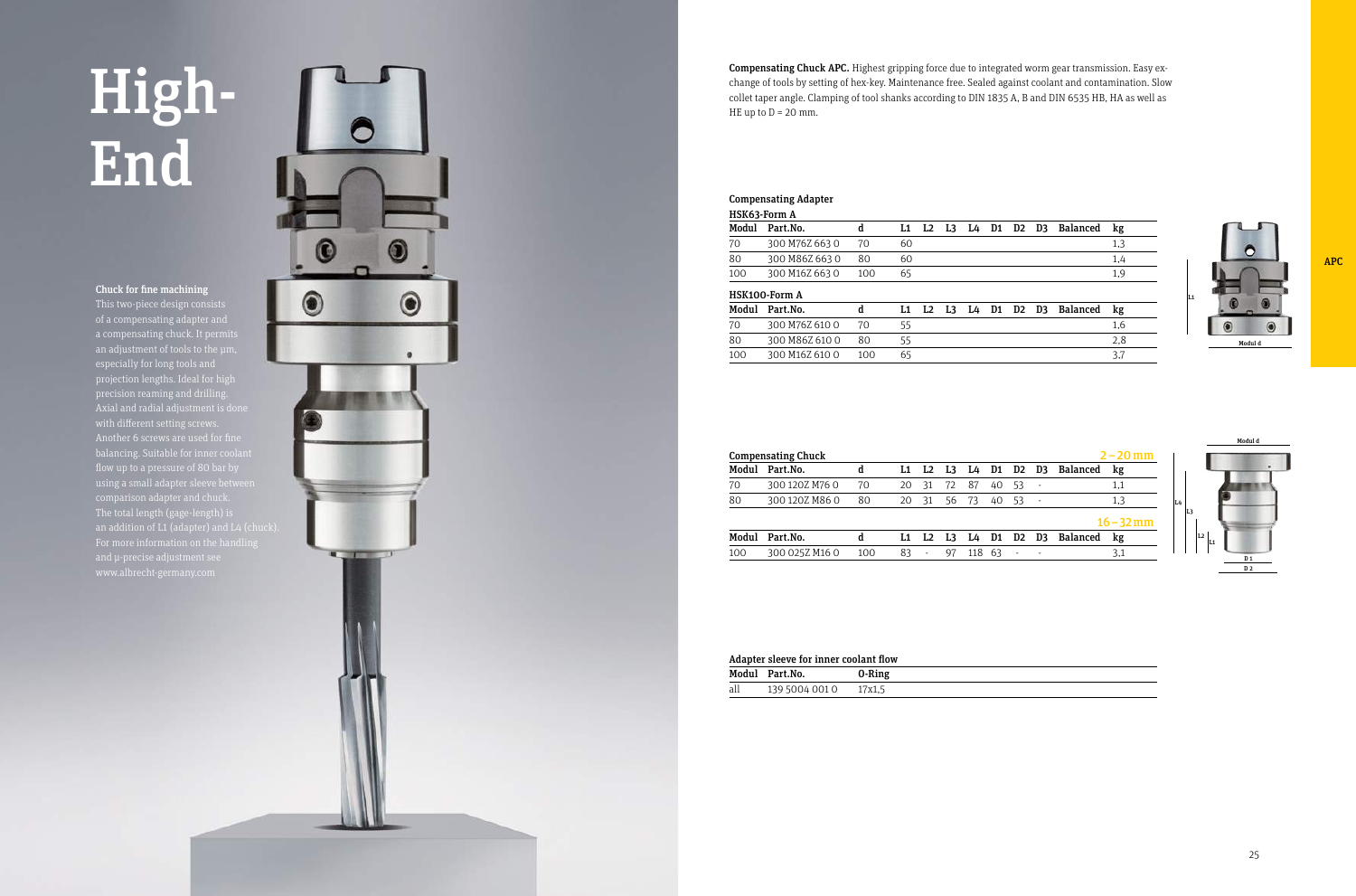### Collet APC14

### 2 –14mm

| D  | Coolant   | Part.No.       | kg   |
|----|-----------|----------------|------|
| 2  | Periphery | 136 1402 000 0 | 0,10 |
| 3  | Periphery | 136 1403 000 0 | 0,10 |
| 4  | Periphery | 136 1404 000 0 | 0,10 |
| 5  | Periphery | 136 1405 000 0 | 0,10 |
| 6  | Periphery | 136 1406 000 0 | 0,09 |
| 7  | Periphery | 136 1407 000 0 | 0,09 |
| 8  | Periphery | 136 1408 000 0 | 0,09 |
| 9  | Periphery | 136 1409 000 0 | 0,08 |
| 10 | Periphery | 136 1410 000 0 | 0,08 |
| 11 | Periphery | 136 1411 000 0 | 0,07 |
| 12 | Periphery | 136 1412 000 0 | 0,07 |
| 14 | Periphery | 136 1414 000 0 | 0,05 |

Additional cooling and rinsing effect. Increases the safety of processing. Constant coolant flow of 14-16 litre/min at 50 bar coolant pressure up to  $D = 20$  mm through the slots of the collet. Special coating. Main tenance free. Integrated, fine adjustable length stop with access from both sides. Clamping of tool shanks corresponding to DIN 1835 A, B and DIN 6535 HB, HA as well as HE up to  $D = 20$  mm.

| <b>Collet APC20</b> |           |                | $2 - 20$ mm |
|---------------------|-----------|----------------|-------------|
| D                   | Coolant   | Part.No.       | kg          |
| $\overline{2}$      | Periphery | 136 2002 000 0 | 0,17        |
| 3                   | Periphery | 136 2003 000 0 | 0,17        |
| 4                   | Periphery | 136 2004 000 0 | 0,17        |
| 5                   | Periphery | 136 2005 000 0 | 0,17        |
| 6                   | Periphery | 136 2006 000 0 | 0,17        |
| 8                   | Periphery | 136 2008 000 0 | 0,16        |
| 9                   | Periphery | 136 2009 000 0 | 0,16        |
| 10                  | Periphery | 136 2010 000 0 | 0,15        |
| 11                  | Periphery | 136 2011 000 0 | 0,15        |
| 12                  | Periphery | 136 2012 000 0 | 0,15        |
| 13                  | Periphery | 136 2013 000 0 | 0,14        |
| 14                  | Periphery | 136 2014 000 0 | 0,13        |
| 15                  | Periphery | 136 2015 000 0 | 0,12        |
| 16                  | Periphery | 136 2016 000 0 | 0,10        |
| 17                  | Periphery | 136 2017 000 0 | 0,10        |
| 18                  | Periphery | 136 2018 000 0 | 0,08        |
| 20                  | Periphery | 136 2020 000 0 | 0,06        |

### Collet APC25 D Coolant Part.No 16 Periphery 136 25 18 Periphery 136 25 20 Periphery 136 252 22 Periphery 136 252 25 Periphery 136 252

| <b>Collet APC25</b> |           |                | $16 - 32$ mm |
|---------------------|-----------|----------------|--------------|
| D                   | Coolant   | Part.No.       | kg           |
| 16                  | Periphery | 136 2516 000 0 | 0,50         |
| 18                  | Periphery | 136 2518 000 0 | 0,45         |
| 20                  | Periphery | 136 2520 000 0 | 0,42         |
| 22                  | Periphery | 136 2522 000 0 | 0,40         |
| 25                  | Periphery | 136 2525 000 0 | 0.34         |
| 32                  | Periphery | 136 2532 000 0 | 0,22         |
|                     |           |                |              |







**Collets** 

\* Special size and inch diameter on request

# APC collet with peripheral cooling

### APC collet with peripheral cooling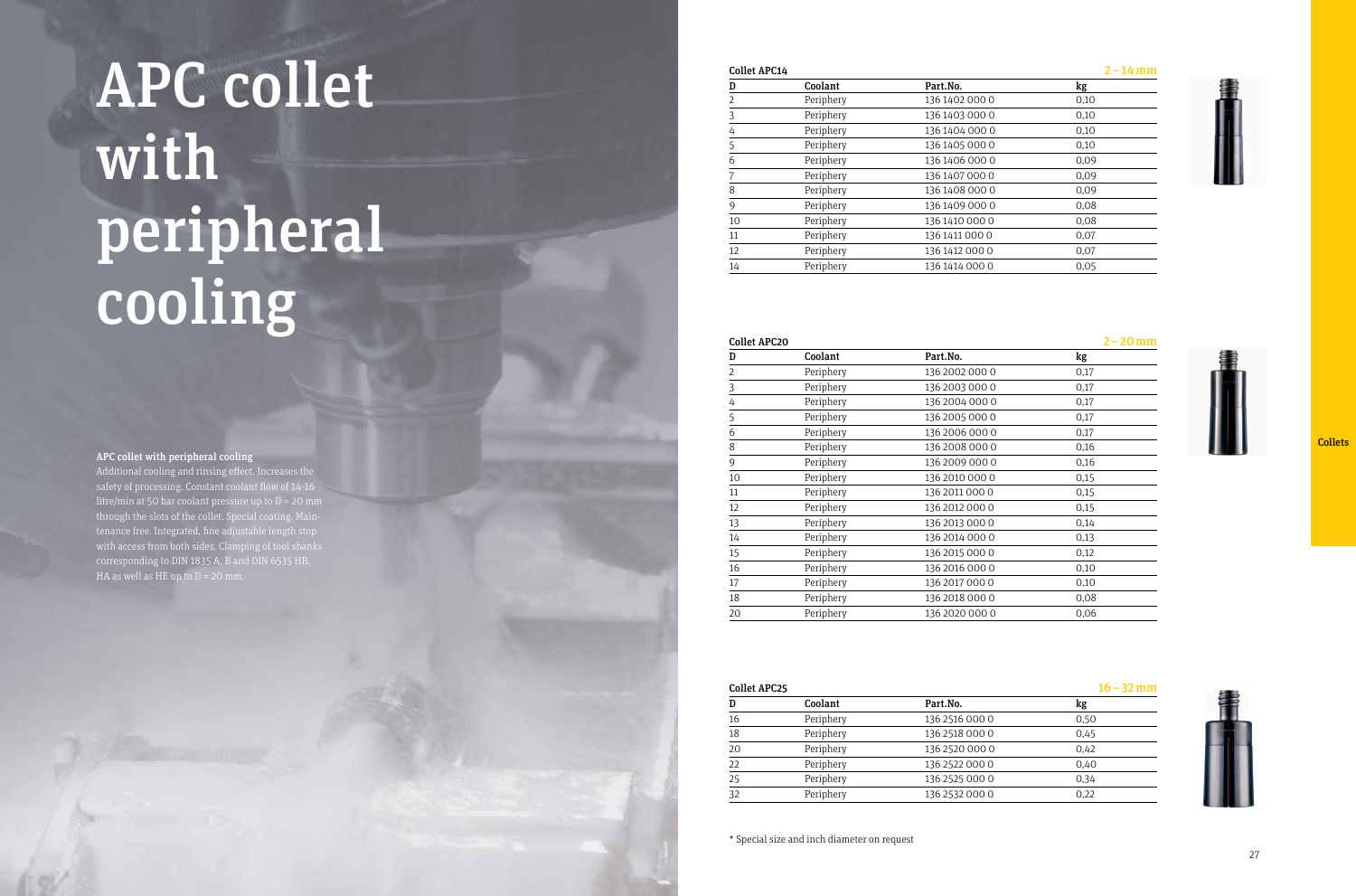| <b>Collet APC25</b> |         |                | $16 - 32$ mm |
|---------------------|---------|----------------|--------------|
| D                   | Coolant | Part.No.       | kg           |
| 16                  | Central | 136 2516 000 T | 0,50         |
| 18                  | Central | 136 2518 000 T | 0,45         |
| 20                  | Central | 136 2520 000 T | 0,42         |
| 22                  | Central | 136 2522 000 T | 0,40         |
| 25                  | Central | 136 2525 000 T | 0,34         |
| 32                  | Central | 136 2532 000 T | 0,22         |
|                     |         |                |              |

\* Special size and inch diameter on request

| ÷. | . . |  |
|----|-----|--|
|    |     |  |







### **Collets**

| <b>Collet APC20</b> |         |                | $2 - 20$ mm   |
|---------------------|---------|----------------|---------------|
| D                   | Coolant | Part.No.       | $\mathbf{kg}$ |
| 2                   | Central | 136 2002 000 T | 0,17          |
| $\frac{3}{1}$       | Central | 136 2003 000 T | 0,17          |
| 4                   | Central | 136 2004 000 T | 0,17          |
| $\overline{5}$      | Central | 136 2005 000 T | 0,17          |
| 6                   | Central | 136 2006 000 T | 0,17          |
| 8                   | Central | 136 2008 000 T | 0,16          |
| 9                   | Central | 136 2009 000 T | 0,16          |
| 10                  | Central | 136 2010 000 T | 0,15          |
| 11                  | Central | 136 2011 000 T | 0,15          |
| 12                  | Central | 136 2012 000 T | 0,15          |
| 13                  | Central | 136 2013 000 T | 0,14          |
| 14                  | Central | 136 2014 000 T | 0,13          |
| 15                  | Central | 136 2015 000 T | 0,12          |
| 16                  | Central | 136 2016 000 T | 0,10          |
| 17                  | Central | 136 2017 000 T | 0,10          |
| 18                  | Central | 136 2018 000 T | 0,08          |
| 20                  | Central | 136 2020 000 T | 0,06          |

100% leak proof up to 100 bar coolant pressure. Special coating. Maintenance free. Integrated, fine adjustable length stop. Clamping of tool shanks corresponding to DIN 1835 A, B and DIN 6535 HB, HA as well as HE up to  $D = 20$  mm.

### Collet APC14

| D              | Coolant | Part.No.       | kg   |
|----------------|---------|----------------|------|
| $\overline{2}$ | Central | 136 1402 000 T | 0,10 |
| 3              | Central | 136 1403 000 T | 0,10 |
| 4              | Central | 136 1404 000 T | 0,10 |
| 5              | Central | 136 1405 000 T | 0,10 |
| 6              | Central | 136 1406 000 T | 0.09 |
| 7              | Central | 136 1407 000 T | 0.09 |
| 8              | Central | 136 1408 000 T | 0.09 |
| 9              | Central | 136 1409 000 T | 0,08 |
| 10             | Central | 136 1410 000 T | 0,08 |
| 11             | Central | 136 1411 000 T | 0,07 |
| 12             | Central | 136 1412 000 T | 0,07 |
| 14             | Central | 136 1414 000 T | 0.05 |

# APC collet for tools with internal coolant

### **APC collet for tools with internal coolant**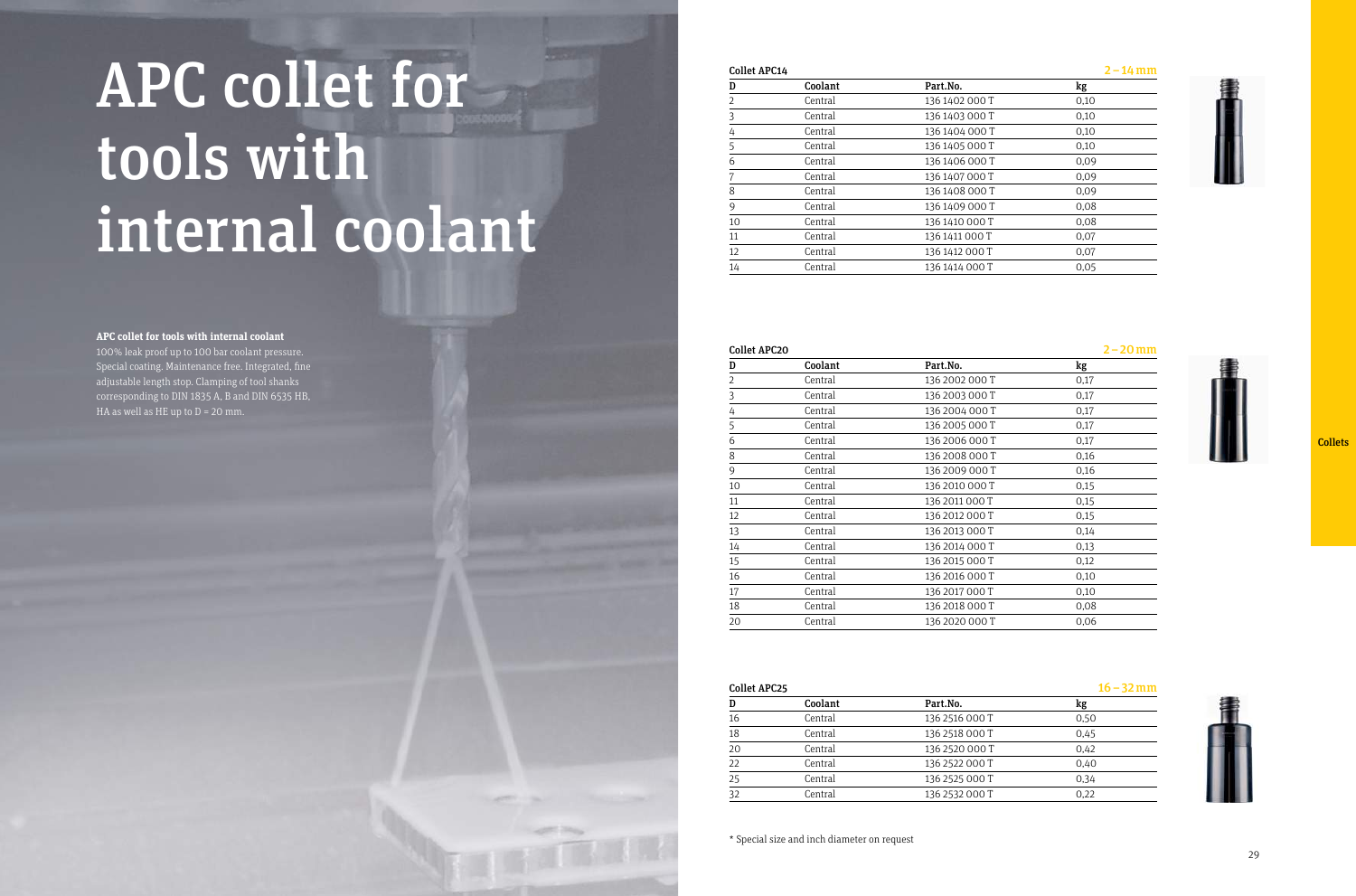|   |                 | $18 - 25$ mm |
|---|-----------------|--------------|
|   | <b>Balanced</b> | kg           |
| 0 | yes             | 0.45         |
| 0 | yes             | 0.42         |
| 0 | yes             | 0,40         |
| 0 | yes             | 0,34         |
|   |                 |              |

### Collet APC20 with 3 pins and assembly tool

|                 | $6 - 18$ mm |
|-----------------|-------------|
| <b>Balanced</b> | kg          |
| yes             | 0,17        |
| yes             | 0,16        |
| yes             | 0,15        |
| yes             | 0,15        |
| yes             | 0,13        |
| yes             | 0,10        |
| no              | 0,08        |
| no              | 0,07        |

| D  | Coolant | Part.No.       | <b>Balanced</b> | kg   |
|----|---------|----------------|-----------------|------|
| 6  | Central | 136 2006 OLO T | yes             | 0,17 |
| 8  | Central | 136 2008 OLO T | yes             | 0,16 |
| 10 | Central | 136 2010 OLO T | yes             | 0,15 |
| 12 | Central | 136 2012 OLO T | yes             | 0,15 |
| 14 | Central | 136 2014 OLO T | yes             | 0,13 |
| 16 | Central | 136 2016 OLO T | yes             | 0,10 |
| 18 | Central | 136 2018 OLO T | no              | 0,08 |
| 20 | Central | 136 2020 OLO T | no              | 0,07 |
|    |         |                |                 |      |

### Collet APC25 with 3 pins and assembly tool D Coolant Part.No. 18 Periphery 136 2518 0L0 0 20 Periphery 136 2520 0L0 22 Periphery 136 2522 0L0<br>25 Periphery 136 2525 0L0

Periphery 136 2525 0L0

| Collet APC25 with 3 pins and assembly tool | $18 - 25$ mm |                |                 |      |
|--------------------------------------------|--------------|----------------|-----------------|------|
| D                                          | Coolant      | Part.No.       | <b>Balanced</b> | kg   |
| 18                                         | Central      | 136 2518 OLO T | ves             | 0.45 |
| 20                                         | Central      | 136 2520 OLO T | ves             | 0.42 |
| 22                                         | Central      | 136 2522 OLO T | ves             | 0,40 |
| 25                                         | Central      | 136 2525 OLO T | yes             | 0.34 |
|                                            |              |                |                 |      |



| D  | Coolant   | Part.No.       | <b>Balanced</b> | kg   |
|----|-----------|----------------|-----------------|------|
| 6  | Periphery | 136 2006 OLO 0 | yes             | 0,17 |
| 8  | Periphery | 136 2008 OLO 0 | yes             | 0,16 |
| 10 | Periphery | 136 2010 OLO O | yes             | 0,15 |
| 12 | Periphery | 136 2012 OLO O | yes             | 0,15 |
| 14 | Periphery | 136 2014 OLO O | yes             | 0,13 |
| 16 | Periphery | 136 2016 OLO O | yes             | 0,10 |
| 18 | Periphery | 136 2018 OLO O | no              | 0,08 |
| 20 | Periphery | 136 2020 OLO O | no              | 0,07 |
|    |           |                |                 |      |

### Collet APC20 with 3 pins and assembly tool

### 6 –18mm

OCK

 $\overline{\mathbf{H}}$ 

 $\bullet$  pm  $\parallel$ Ä

# Collets with Pin-Lock

### APC collet with mechanical pull stop Pin-Lock

Easy mechanical pull stop side lock (Weldon) shanks corresponding to DIN 6535 HB and DIN 1835 B. All positive features of APC are kept like Special coating. Maintenance 100% leak proof up Periphery = additional cooling and rinsing effect. Increases the suppplied with 3 pins, pin punch,

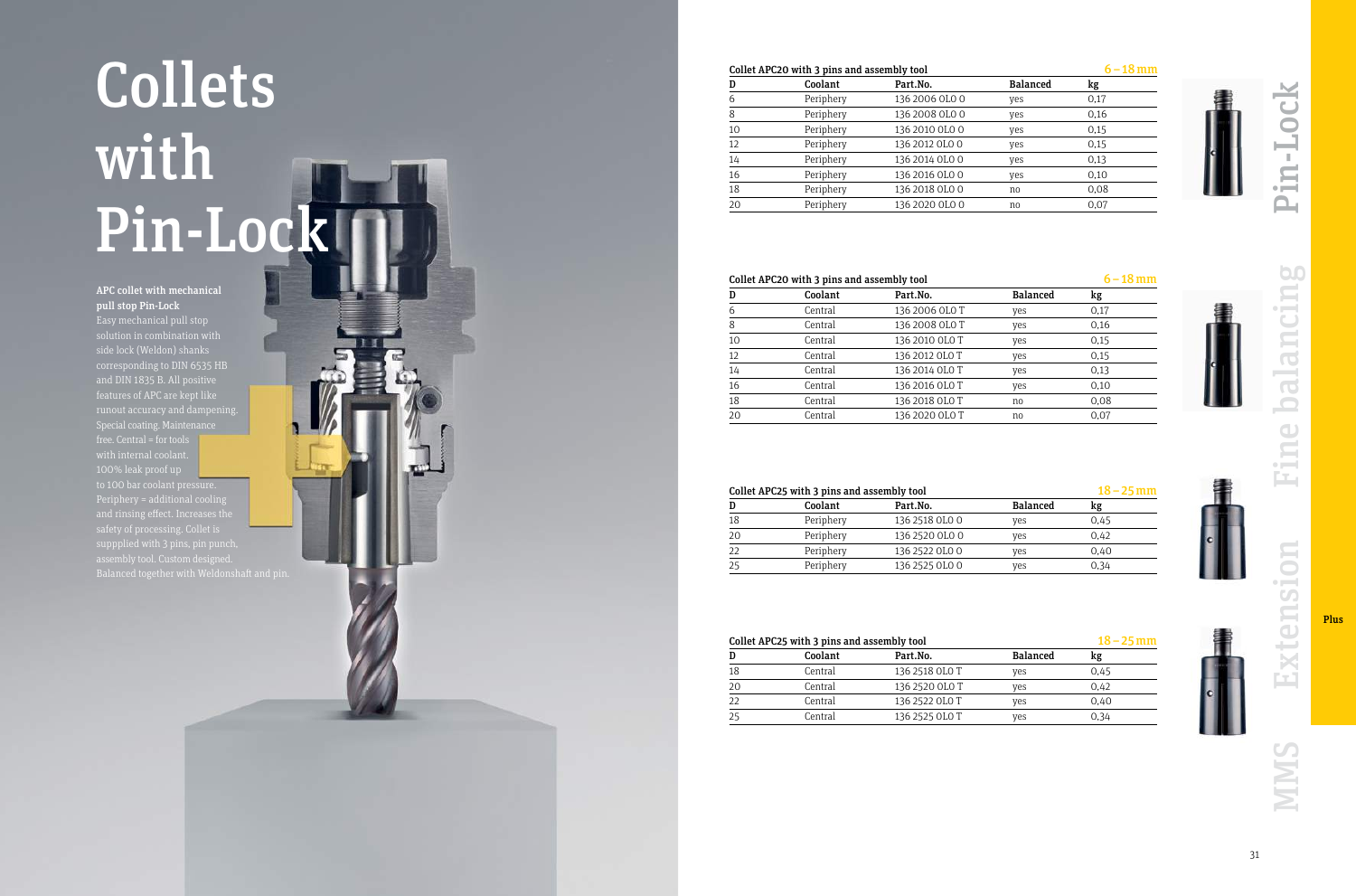| SK   |              | A   | Part.No.       | Info  |
|------|--------------|-----|----------------|-------|
| SK30 | $2-14$ mm    | 92  | 300 014Z 230 4 | S. 14 |
| SK40 | $2-14$ mm    | 63  | 300 014Z 240 4 | S.14  |
| SK40 | $2-14$ mm    | 112 | 300 414Z 240 4 | S. 14 |
| SK30 | $2-14$ mm    | 142 | 300 514Z 230 4 | S.14  |
| SK40 | $2-14$ mm    | 112 | 300 514Z 240 4 | S.14  |
| SK40 | $2-14$ mm    | 149 | 300 914Z 240 4 | S.14  |
| SK30 | $2-20$ mm    | 92  | 300 120Z 230 4 | S.15  |
| SK40 | $2-20$ mm    | 63  | 300 020Z 240 4 | S. 15 |
| SK40 | $2-20$ mm    | 112 | 300 520Z 240 4 | S. 15 |
| SK40 | $2-20$ mm    | 149 | 300 920Z 240 4 | S.15  |
| SK40 | $16 - 32$ mm | 102 | 300 025Z 240 4 | S.15  |

| <b>HSK</b>   |              | A   | Part.No.       | Info  |
|--------------|--------------|-----|----------------|-------|
| HSK50 Form A | $2-14$ mm    | 101 | 300 014Z 650 4 | S. 16 |
| HSK63 Form A | $2-14$ mm    | 92  | 300 014Z 663 4 | S. 16 |
| HSK63 Form A | $2-14$ mm    | 142 | 300 414Z 663 4 | S. 16 |
| HSK63 Form A | $2-14$ mm    | 142 | 300 514Z 663 4 | S. 16 |
| HSK50 Form A | $2-14$ mm    | 187 | 300 214 2650 4 | S. 16 |
| HSK63 Form A | $2-14$ mm    | 178 | 300 214 266 34 | S. 16 |
| HSK50 Form A | $2-20$ mm    | 101 | 300 120Z 650 4 | S. 17 |
| HSK63 Form A | $2-20$ mm    | 92  | 300 120Z 663 4 | S. 17 |
| HSK63 Form F | $2-20$ mm    | 92  | 300 120F 663 4 | S. 17 |
| HSK63 Form A | $2-20$ mm    | 142 | 300 520Z 663 4 | S. 17 |
| HSK63 Form A | $2-20$ mm    | 178 | 300 220Z 663 4 | S. 17 |
| HSK63 Form A | $16 - 32$ mm | 132 | 300 025Z 6633  | S. 17 |

With 6 x M4 tapped holes and the use of balancing screws this tool can achieve extremely smooth running. The APC chucks are prebalanced for 20.000 / G=2,5. Depending on operation and tool a finer balancing quality might be necessary. Simply fine balance the chuck with clamped tool in the balancing machine by means balancing weights.



| <b>MAS-BT</b> |             | A   | Part.No.       | Info  |
|---------------|-------------|-----|----------------|-------|
| BT30          | $2 - 14$ mm | 82  | 300 014Z 430 4 | S. 20 |
| <b>BT40</b>   | $2-14$ mm   | 70  | 300 014Z 440 4 | S. 20 |
| <b>BT40</b>   | $2 - 14$ mm | 120 | 300 414Z 440 4 | S. 20 |
| <b>BT40</b>   | $2 - 14$ mm | 120 | 300 514Z 440 4 | S. 20 |
| <b>BT40</b>   | $2-14$ mm   | 156 | 300 914Z 440 4 | S. 20 |
| BT30          | $2-20$ mm   | 82  | 300 120Z 430 4 | S. 21 |
| <b>BT40</b>   | $2 - 20$ mm | 70  | 300 020Z 440 4 | S. 21 |
| <b>BT40</b>   | $2 - 20$ mm | 120 | 300 520Z 440 4 | S. 21 |
| <b>BT40</b>   | $2-20$ mm   | 156 | 300 920Z 440 4 | S. 21 |
| <b>BT40</b>   | 16-32 mm    | 110 | 300 025Z 440 4 | S. 21 |

|             |     | Part.No.       | Info  |  |
|-------------|-----|----------------|-------|--|
| $2-20$ mm   |     | 300 120Z 43P 4 | S. 23 |  |
| $2 - 20$ mm | 69  | 300 020Z 44P 4 | S. 23 |  |
| $2-20$ mm   | 119 | 300 820Z 44P 4 | S. 23 |  |
|             |     |                |       |  |

### Set of balancing weights

| consisting of:                         |  |
|----------------------------------------|--|
| 20 pcs. M4 with lengths 4,5,6,8 and 10 |  |
| Hexagon key SW2                        |  |

### Part.No.

139 4000 000 4

in-Lock MMS Extension Fine balancing Pin-Lock富 balancing  $\bigcup$ **ni** Ě  $\blacksquare$ xtensio نحا

# Fine Balancing



The APC chucks listed below are alternatives with holes for fine balancing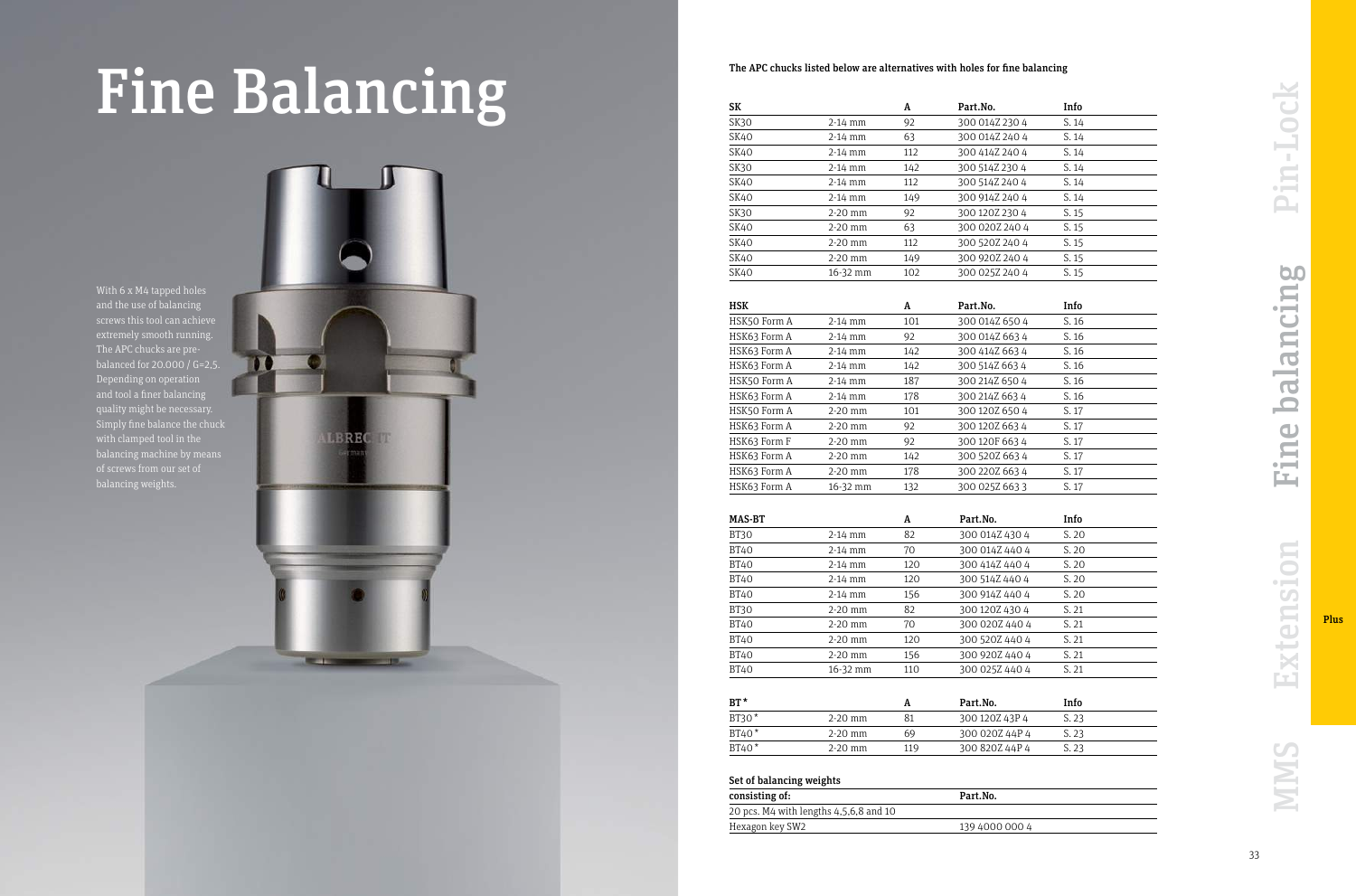|     | Part.No.       | Coolant |    | kg   |
|-----|----------------|---------|----|------|
| 100 | 310 1006 814 0 | Central | 14 | 0.26 |
| 150 | 310 2006 814 0 | Central | 14 | 0.32 |
| 190 | 310 3006 814 0 | Central | 14 | 0.45 |

### Cylindrical shank 20 mm  $1,0 - 6,0$  mm

|     | Part.No.           | Coolant |     |     | kg   |
|-----|--------------------|---------|-----|-----|------|
|     | 100 310 1006 820 0 | Central | 45. | 20. | 0.34 |
| 150 | 310 2006 820 0     | Central | 67  | 20. | 0.46 |

### Collet with peripheral cooling. Additional cooling and rinsing effect. Increases the safety of processing.

| D   | Part.No.       | Coolant   | kg   |
|-----|----------------|-----------|------|
| 1,0 | 136 0601 000 0 | Periphery | 0,02 |
| 2,0 | 136 0602 000 0 | Periphery | 0,02 |
| 2,5 | 136 0602 500 0 | Periphery | 0,02 |
| 2,8 | 136 0602 800 0 | Periphery | 0,02 |
| 3,0 | 136 0603 000 0 | Periphery | 0,02 |
| 3,5 | 136 0603 500 0 | Periphery | 0,02 |
| 4,0 | 136 0604 000 0 | Periphery | 0,02 |
| 4,5 | 136 0604 500 0 | Periphery | 0,02 |
| 5,0 | 136 0605 000 0 | Periphery | 0,02 |
| 6,0 | 136 0606 000 0 | Periphery | 0,02 |

| T T <i>ep</i> inian | Part.No.<br>Coolant<br>D                                                                                                                                | kg             |
|---------------------|---------------------------------------------------------------------------------------------------------------------------------------------------------|----------------|
|                     | Central<br>310 1006 814 0<br>14<br>100                                                                                                                  | 0,26           |
|                     | Central<br>14<br>150<br>310 2006 814 0                                                                                                                  | 0,32           |
| Chuck extension     | 310 3006 814 0<br>Central<br>14<br>190                                                                                                                  | 0,45           |
|                     |                                                                                                                                                         |                |
|                     | Cylindrical shank 20 mm                                                                                                                                 | $1,0 - 6,0$ mm |
|                     | Part.No.<br>Coolant<br>L2<br>D<br>D <sub>2</sub>                                                                                                        | kg             |
|                     | 45<br>20<br>100<br>310 1006 820 0<br>Central<br>13                                                                                                      | 0,34           |
|                     | 67<br>310 2006 820 0<br>20<br>150<br>Central<br>13                                                                                                      | 0,46           |
|                     | Collet with peripheral cooling. Additional cooling and rinsing effect. Increases the safety of processing.<br>Part.No.<br>Coolant<br>D                  |                |
|                     |                                                                                                                                                         | kg             |
|                     | Periphery<br>136 0601 000 0<br>1,0<br>Periphery<br>2,0<br>136 0602 000 0                                                                                | 0,02<br>0,02   |
|                     | Periphery<br>136 0602 500 0<br>2,5                                                                                                                      | 0,02           |
|                     | Periphery<br>2,8<br>136 0602 800 0                                                                                                                      | 0,02           |
|                     | Periphery<br>136 0603 000 0<br>3,0                                                                                                                      | 0,02           |
|                     | Periphery<br>136 0603 500 0<br>3,5                                                                                                                      | 0,02           |
|                     | Periphery<br>136 0604 000 0<br>4,0                                                                                                                      | 0,02           |
|                     | Periphery<br>4,5<br>136 0604 500 0                                                                                                                      | 0,02           |
|                     | Periphery<br>136 0605 000 0<br>5,0                                                                                                                      | 0,02           |
|                     | 136 0606 000 0<br>Periphery<br>6,0                                                                                                                      | 0,02           |
|                     | Collet for tools with internal coolant. 100% leak proof up to 100 bar coolant pressure.<br>Coolant<br>Part.No.<br>D<br>136 0601 000 T<br>Central<br>1,0 | kg<br>0,02     |
|                     | Central<br>2,0<br>136 0602 000 T                                                                                                                        | 0,02           |
|                     |                                                                                                                                                         | 0,02           |
|                     |                                                                                                                                                         |                |
|                     | 136 0602 500 T<br>Central<br>2,5                                                                                                                        |                |
|                     | 136 0602 800 T<br>Central<br>2,8                                                                                                                        | 0,02           |
|                     | Central<br>3,0<br>136 0603 000 T<br>136 0603 500 T<br>Central<br>3,5                                                                                    | 0,02<br>0,02   |
|                     | Central<br>4,0<br>136 0604 000 T                                                                                                                        | 0,02           |
|                     | Central<br>4,5<br>136 0604 500 T                                                                                                                        | 0,02           |
|                     | 136 0605 000 T<br>Central<br>5,0                                                                                                                        | 0,02           |

### Collet for tools with internal coolant. 100% leak proof up to 100 bar coolant pressure.

# Precision Chuck extension

### For extension of Precision Chucks

### Cylindrical shank  $14 \text{ mm}$  and  $1,0 \cdot 6,0 \text{ mm}$

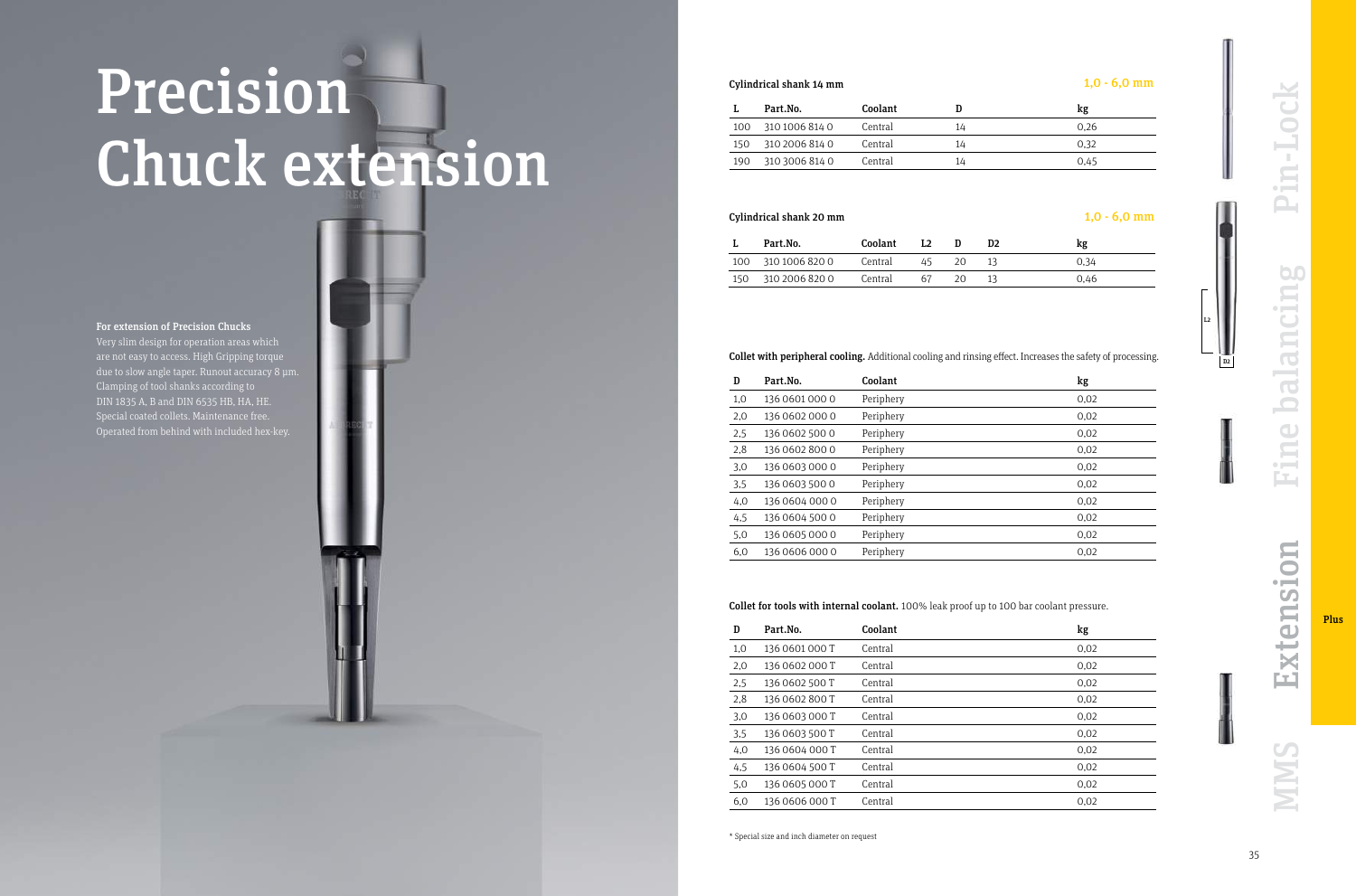### Albrecht MQL, minimum quantity lubrication

### DIN 69893 HSK 50 Form A (300 014Z 650 0 und 300 120Z 650 0)

| Ø     | <b>MQL Length screw</b><br>Part.No. | Coolant tube 1-channel<br>Part.No. | Coolant tube 2-channel<br>Part.No. |
|-------|-------------------------------------|------------------------------------|------------------------------------|
| 4 - 6 | 132 0004 000 1                      | 139 0008 650 2                     | 139 0004 650 2                     |
| 8     | 132 0008 000 1                      | 139 0008 650 2                     | 139 0004 650 2                     |
| 10    | 132 0010 000 1                      | 139 0008 650 2                     | 139 0004 650 2                     |
| 12    | 132 0012 000 1                      | 139 0008 650 2                     | 139 0004 650 2                     |
| 14    | 132 0014 000 1                      | 139 0008 650 2                     | 139 0004 650 2                     |
| 16    | 132 0016 000 1                      | 139 0008 650 2                     | 139 0004 650 2                     |
| 18    | 132 0018 000 1                      | 139 0008 650 2                     | 139 0004 650 2                     |

### DIN 69893 HSK 63 Form A (300 014Z 663 0 und 300 120Z 663 0)

| Ø       | <b>MQL Length screw</b><br>Part.No. | Coolant tube 1-channel<br>Part.No. | Coolant tube 2-channel<br>Part.No. |
|---------|-------------------------------------|------------------------------------|------------------------------------|
| $4 - 6$ | 132 0004 000 1                      | 139 0008 663 2                     | 139 0004 663 2                     |
| 8       | 132 0008 000 1                      | 139 0008 663 2                     | 139 0004 663 2                     |
| 10      | 132 0010 000 1                      | 139 0008 663 2                     | 139 0004 663 2                     |
| 12      | 132 0012 000 1                      | 139 0008 663 2                     | 139 0004 663 2                     |
| 14      | 132 0014 000 1                      | 139 0008 663 2                     | 139 0004 663 2                     |
| 16      | 132 0016 000 1                      | 139 0008 663 2                     | 139 0004 663 2                     |
| 18      | 132 0018 000 1                      | 139 0008 663 2                     | 139 0004 663 2                     |

### DIN 69893 HSK 80 Form A (300 020Z 680 0)

| Ø              | <b>MQL Length screw</b><br>Part.No. | Coolant tube 1-0<br>Part.No. |
|----------------|-------------------------------------|------------------------------|
| 4 - 6          | 132 0004 000 1                      | 139 0008 680 2               |
| $\overline{8}$ | 132 0008 000 1                      | 139 0008 680 2               |
| 10             | 132 0010 000 1                      | 139 0008 680 2               |
| 12             | 132 0012 000 1                      | 139 0008 680 2               |
| 14             | 132 0014 000 1                      | 139 0008 680 2               |
| 16             | 132 0016 000 1                      | 139 0008 680 2               |
| 18             | 132 0018 000 1                      | 139 0008 680 2               |





### DIN 69893 HSK 100 Form A (300 020Z 610 0)

 $\frac{10}{12}$   $\frac{12}{14}$   $\frac{14}{18}$ 

| Ø     | <b>MQL Length screw</b><br>Part.No. | Coolant tube 1-channel<br>Part.No. | Coolant tube 2-channel<br>Part.No. |
|-------|-------------------------------------|------------------------------------|------------------------------------|
| 4 - 6 | 132 0004 000 1                      | 139 0008 610 2                     | 139 0004 610 0                     |
| 8     | 132 0008 000 1                      | 139 0008 610 2                     | 139 0004 610 0                     |
| 10    | 132 0010 000 1                      | 139 0008 610 2                     | 139 0004 610 0                     |
| 12    | 132 0012 000 1                      | 139 0008 610 2                     | 139 0004 610 0                     |
| 14    | 132 0014 000 1                      | 139 0008 610 2                     | 139 0004 610 0                     |
| 16    | 132 0016 000 1                      | 139 0008 610 2                     | 139 0004 610 0                     |
| 18    | 132 0018 000 1                      | 139 0008 610 2                     | 139 0004 610 0                     |
|       |                                     |                                    |                                    |

### MQL inside

### MQL by Albrecht

Of course the APC Precision Chuck is also available with Minimum-Quantity-Lubrication. For 1- and 2-Channel-systems in MQL Length screw and Coolant tube 100% perfect matched set with MQL conform delivery at the tool shaft end with 90°. Based on MQL company standard. Insertion depth corresponding to DIN 1835 and DIN 6535.



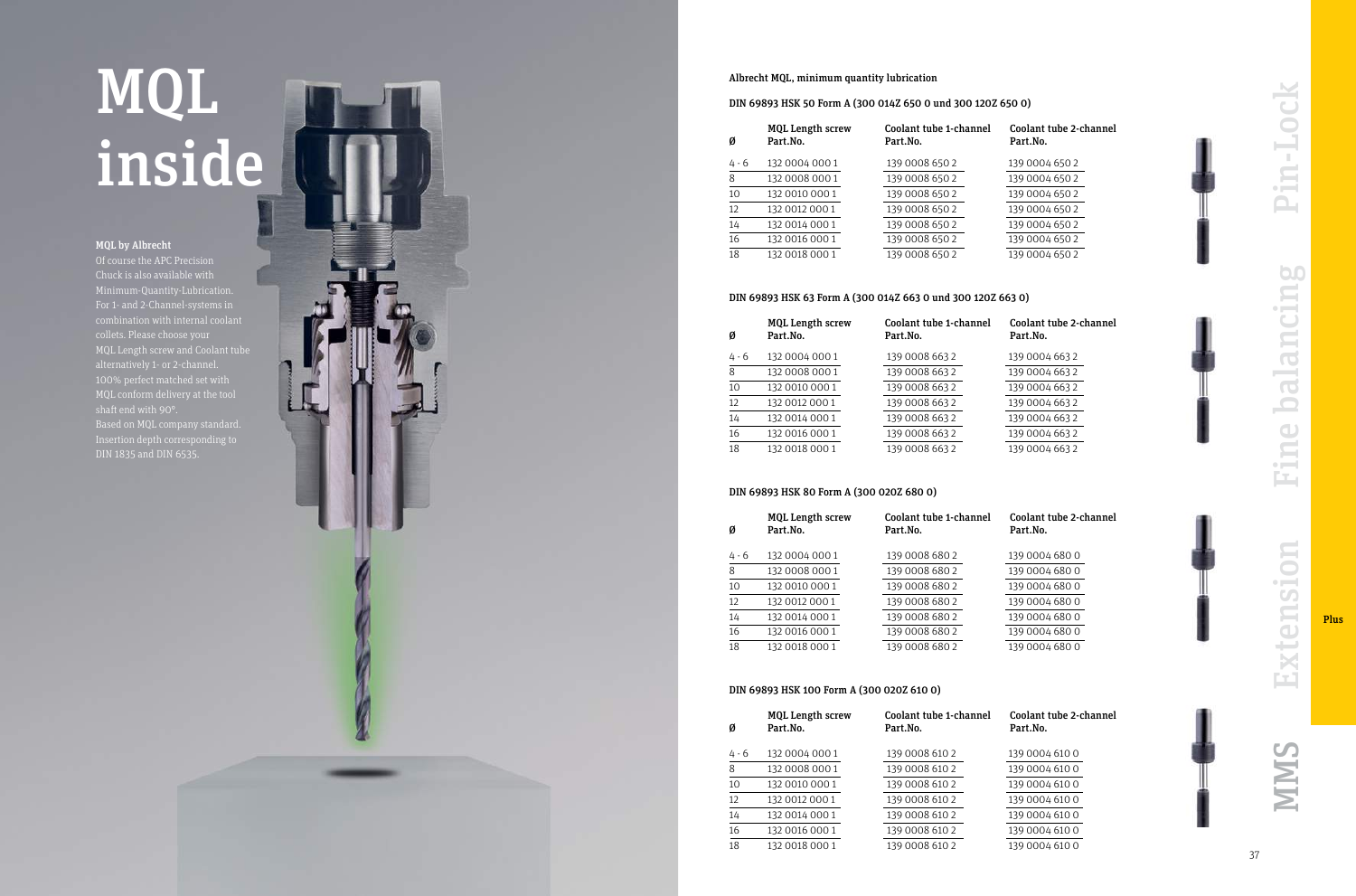| Standard key with marking approx. 10 - 12 Nm                                       | 139 0000 901 0 |
|------------------------------------------------------------------------------------|----------------|
| Standard key with marking approx. 8 - 10 Nm                                        | 139 0000 905 0 |
| Torque key fixed at 12 Nm                                                          | 139 0012 900 0 |
| Torque key adjustable 2.5 - 20 Nm                                                  | 139 0020 900 0 |
| Spare bit for torque key                                                           | 139 0000 901 4 |
| Torque key for chuck-extension. Adjustable 1.5 - 3.0 Nm                            | 139 0003 900 0 |
| Cordless screwdriver Bosch Exact ION 12-700-34661. combination of cordless         | 139 0012 901 0 |
| screw driver and torque key, fixed, secure, quick clamping and opening in < 3 sec. |                |

### Taper Wiper **Part.No.**

| for APC 14 |  |  |
|------------|--|--|
| for APC 20 |  |  |
| for APC 25 |  |  |

| Spare parts                | Part.No.       |
|----------------------------|----------------|
| Worm set 14/20/25 Ø9 short | 139 0000 004 0 |
| Worm set 14/20/25 Ø9 long  | 139 0000 005 0 |
|                            |                |

| Storage / foam             | Part.No.<br>tor         |
|----------------------------|-------------------------|
| for 24 collets, 345x250x30 | VO1 FP14 024 0<br>APC14 |
| for 21 collets, 345x250x30 | V01 FP20 021 0<br>APC20 |
| for 10 collets, 345x250x50 | V01 FP25 010 0<br>APC25 |





139 0000 GR1 0 139 0000 GR2 0 139 0000 GR4 0

| ÷   |        |  |
|-----|--------|--|
| May | ÷      |  |
|     | í.     |  |
|     | ۰      |  |
|     | i      |  |
|     |        |  |
|     | ţ<br>¢ |  |



|  | í | <b>COLLEGE</b> |  |
|--|---|----------------|--|
|  |   |                |  |
|  |   |                |  |
|  |   |                |  |
|  |   |                |  |

| Coolant tubes DIN69893 (HSK) | Part.No.       |
|------------------------------|----------------|
| Coolant tube HSK-A50         | 139 0002 650 0 |
| Coolant tube HSK-A63         | 139 0002 663 0 |
| Coolant tube HSK-A80         | 139 0002 680 0 |
| Coolant tube HSK-A100        | 139 0002 610 0 |
|                              |                |

### Spare-Pins for Pin-Lock

| <b>DxL</b>         |          | for                               | Part.No.       |
|--------------------|----------|-----------------------------------|----------------|
| $\varnothing$ 2x12 | 3 pieces | APC <sub>20</sub> Ø18             | 139 3020 212 0 |
| Ø3x8               | 3 pieces | APC <sub>20</sub> Ø <sub>20</sub> | 139 3020 3080  |
| Ø3x12              | 3 pieces | APC <sub>20</sub> Ø16             | 139 3020 312 0 |
| Ø3x14              | 3 pieces | APC20 Ø6-14                       | 139 3020 314 0 |
| Ø4x20              | 3 pieces | APC <sub>25</sub> Ø22-25          | 139 3025 420 0 |
| Ø4x26              | 3 pieces | APC25 Ø16-20                      | 139 3025 426 0 |

| Key with T-handle         | Part.No.       |
|---------------------------|----------------|
| for coolant tube HSK-A50  | 139 0020 650 0 |
| for coolant tube HSK-A63  | 139 0020 663 0 |
| ffor coolant tube HSK-A80 | 139 0020 680 0 |
| for coolant tube HSK-A100 | 139 0020 610 0 |

### Spare parts

| Worm set 14/20/25 Ø9 short |
|----------------------------|
| Worm set 14/20/25 Ø9 long  |

### Accessories



### Operation Key Part.No.

Acces sory